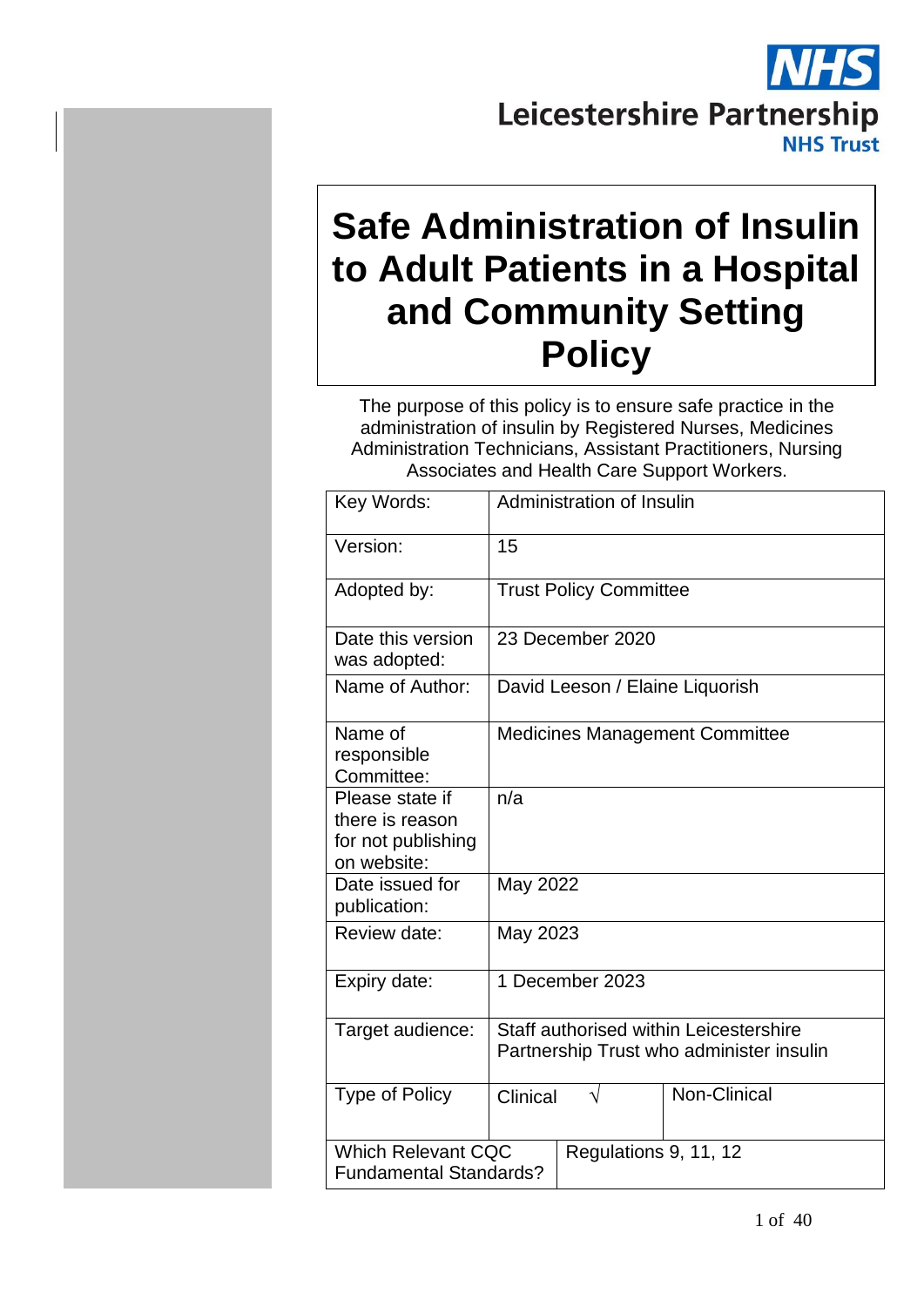## **Contents** Page

|     |                                                                          | $\mathbf{2}$ |
|-----|--------------------------------------------------------------------------|--------------|
|     |                                                                          | 4            |
|     |                                                                          | 5            |
|     |                                                                          |              |
|     |                                                                          | 6            |
|     | <b>THE POLICY-</b>                                                       |              |
| 1.0 |                                                                          | 7            |
| 2.0 |                                                                          | 7            |
| 3.0 |                                                                          | 7            |
| 4.0 |                                                                          | 8            |
| 5.0 |                                                                          | 11           |
| 6.0 |                                                                          | 12           |
| 7.0 |                                                                          | 13           |
| 8.0 | Quality Assurance regarding Capillary Blood Glucose Monitoring           | 13           |
| 9.0 | Procedure for taking a Capillary Blood Glucose Reading (inc. Appendix 6) | 15           |
|     |                                                                          | 15           |
|     | 11 0 Hynoglycaemia                                                       | 16           |

**19.0 Advanced Preparation of Insulin Syringes……………………………………… 20**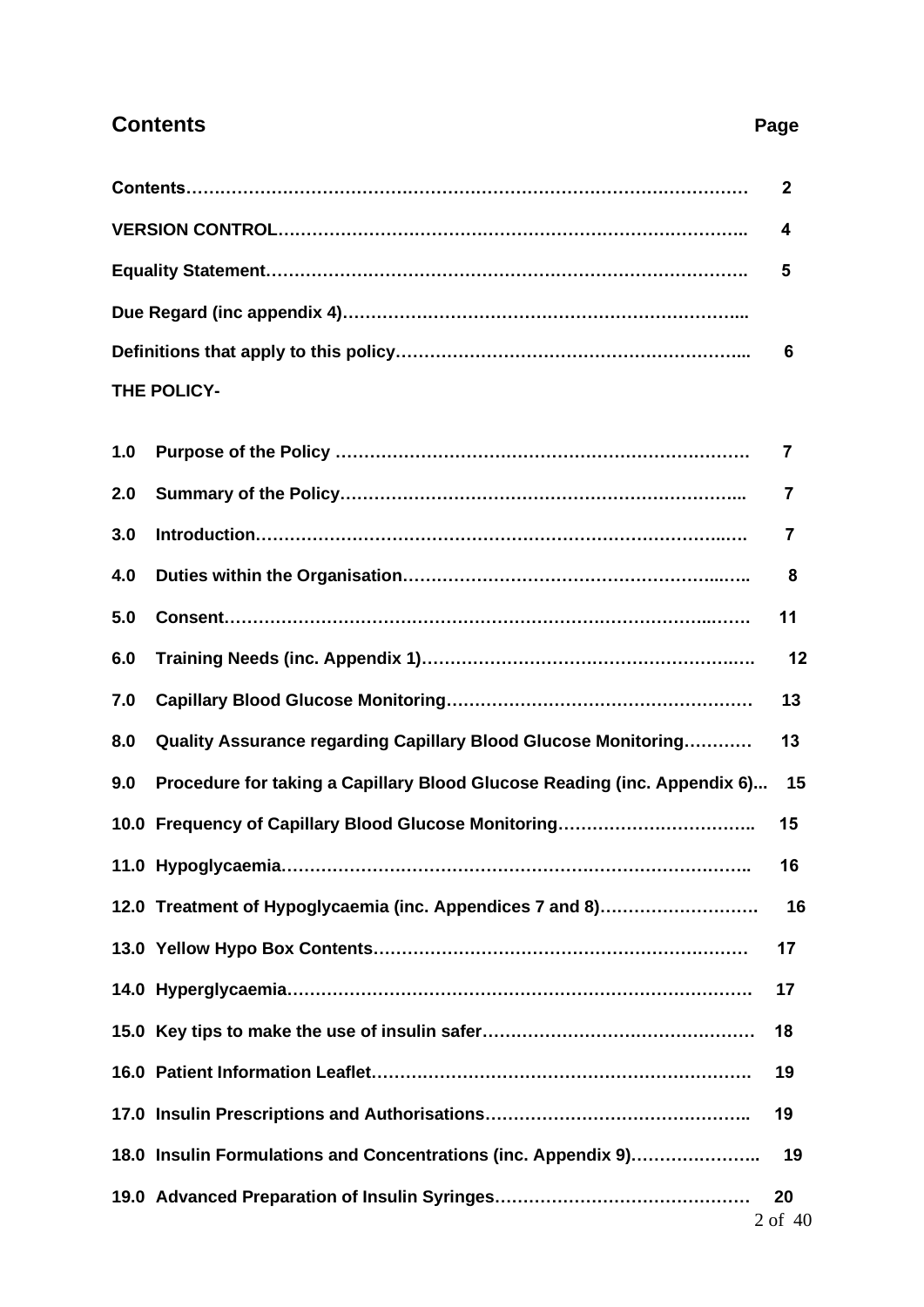|                                                                                | 20   |
|--------------------------------------------------------------------------------|------|
| 21.0 Choice of Needle Length and Injection Technique                           | 21   |
| 22.0 Important Information regarding the use of Pen Devices                    | 23   |
| 23.0 Important Information regarding the use of Insulin Syringes               | 23   |
| 24.0 Insulin Storage and Suspension - patients homes and hospitals             | 24   |
|                                                                                | 24   |
|                                                                                | 25   |
|                                                                                | - 25 |
|                                                                                | 25   |
|                                                                                | 26   |
|                                                                                | 26   |
|                                                                                | 27   |
|                                                                                | 29   |
| <b>Appendix 2</b>                                                              | 30   |
| <b>Appendix 3</b>                                                              | 31   |
| <b>Appendix 4</b>                                                              | 32   |
| <b>Appendix 5</b>                                                              | 33   |
| Appendix 6 Procedure for taking a Capillary Blood Glucose Reading              | 34   |
| Treatment of Hypoglycaemia algorithm in-patients<br><b>Appendix 7</b>          | 35   |
| Treatment of Hypoglycaemia algorithm community<br><b>Appendix 8</b>            | 36   |
| <b>Appendix 9</b>                                                              |      |
|                                                                                |      |
| Appendix 11 Standard Operating Procedure Band 3 Healthcare Support Workers. 39 |      |
|                                                                                | 40   |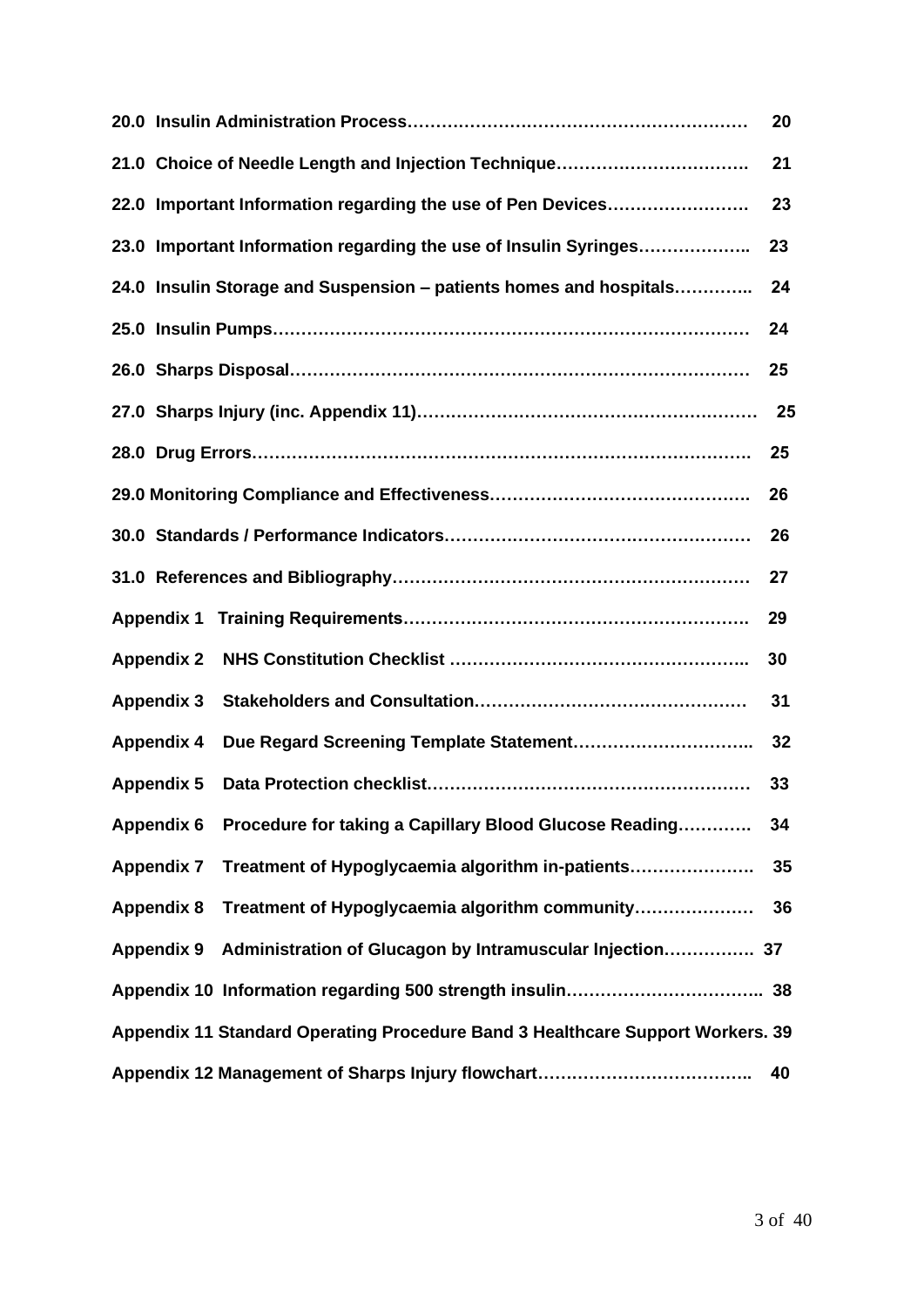# **Version Control and Summary of Changes**

| Version         | <b>Date</b>                               | <b>Comments</b>                                                                                                                                                                                                                                                                            |  |  |
|-----------------|-------------------------------------------|--------------------------------------------------------------------------------------------------------------------------------------------------------------------------------------------------------------------------------------------------------------------------------------------|--|--|
| number          |                                           | (description change and amendments)                                                                                                                                                                                                                                                        |  |  |
| V <sub>1</sub>  | May 2011                                  | Harmonisation of organisational policies                                                                                                                                                                                                                                                   |  |  |
| V <sub>2</sub>  | August 2011                               | Reviewed in response to NPSA alert RRR013 'Safer<br>Administration of Insulin' (NPSA 2010), NPSA alert PSA003<br>'The adult patient's passport to safer use of insulin' (NPSA<br>2011)                                                                                                     |  |  |
| V <sub>3</sub>  | <b>July 2012</b>                          | Amended following feedback from QAC including inclusion of<br>Consent, addition of IPC policies and guidelines                                                                                                                                                                             |  |  |
| V <sub>4</sub>  | 08/04/2013                                | Amended following feedback and comments from Infection<br>Prevention and Control team in light of the EU Directive on<br><b>Sharps</b>                                                                                                                                                     |  |  |
| V <sub>5</sub>  | 13/09/2013                                | Amended following review to replace the use of blood glucose<br>readable strips with Blood glucose monitoring machines. Blood<br>glucose monitoring guideline also included and sections on<br>management of hypoglycaemia/hyperglycaemia                                                  |  |  |
| V <sub>6</sub>  | 28/10/2013                                | To include a section for Assistant Practitioners as following<br>training and assessment of competence these Band 4 staff can<br>administer insulin to non-complex patients.                                                                                                               |  |  |
| V <sub>7</sub>  | 30/10/2013                                | Updated policies and references                                                                                                                                                                                                                                                            |  |  |
| V <sub>8</sub>  | 18/11/13                                  | Introduced Hypoglycaemia treatment algorithms for Inpatient<br>and community settings                                                                                                                                                                                                      |  |  |
| V9              | 24/02/14                                  | Amended following comments from the Medication Risk<br>Reduction Group regarding training, Assistant Practitioners<br>and audit and monitoring section                                                                                                                                     |  |  |
| V10             | 09/06/2014                                | Following presentation at the policy group it has been<br>formatted in line with the policy toolkit and the training section<br>changed to reflect the training template statements from the<br>toolkit.                                                                                   |  |  |
| V11             | 27/11/2015                                | Updated the treatment of hypoglycaemia algorithm for in-<br>patients (page 23) and contents of the Hypobox (page 12)                                                                                                                                                                       |  |  |
| V12             | 31/07/2017                                | Updated the treatment of hypoglycaemia algorithm for in-<br>patients (page 23) and contents of the Hypobox (page 12) to<br>reflect the change from using Lucozade to Glucojuice berry<br>burst drinks in line with UHL policy                                                              |  |  |
| V13             | 21/07/2017                                | Policy and references updated                                                                                                                                                                                                                                                              |  |  |
| V14             | To replace<br>V <sub>13</sub> Dec<br>2020 | Inclusion of Nursing Associates.<br>Inclusion of Standard Operating Procedure for band 3 HCSW<br><b>Community Health Services.</b><br>Updated reference list.<br>Updated CQC fundamental standards.<br>Inclusion of Data Protection analysis.<br>Inclusion of latest clinical information. |  |  |
| V <sub>15</sub> | May 2022                                  | Removal of Insulin passport information (agreed Sept 2021<br>Updating of Section 12.1 & Appendix 7 treatment of<br>Hypoglycaemia Algorithm in-patients - quantity of rapid acting<br>carbohydrate aligned with BNF recommendations.                                                        |  |  |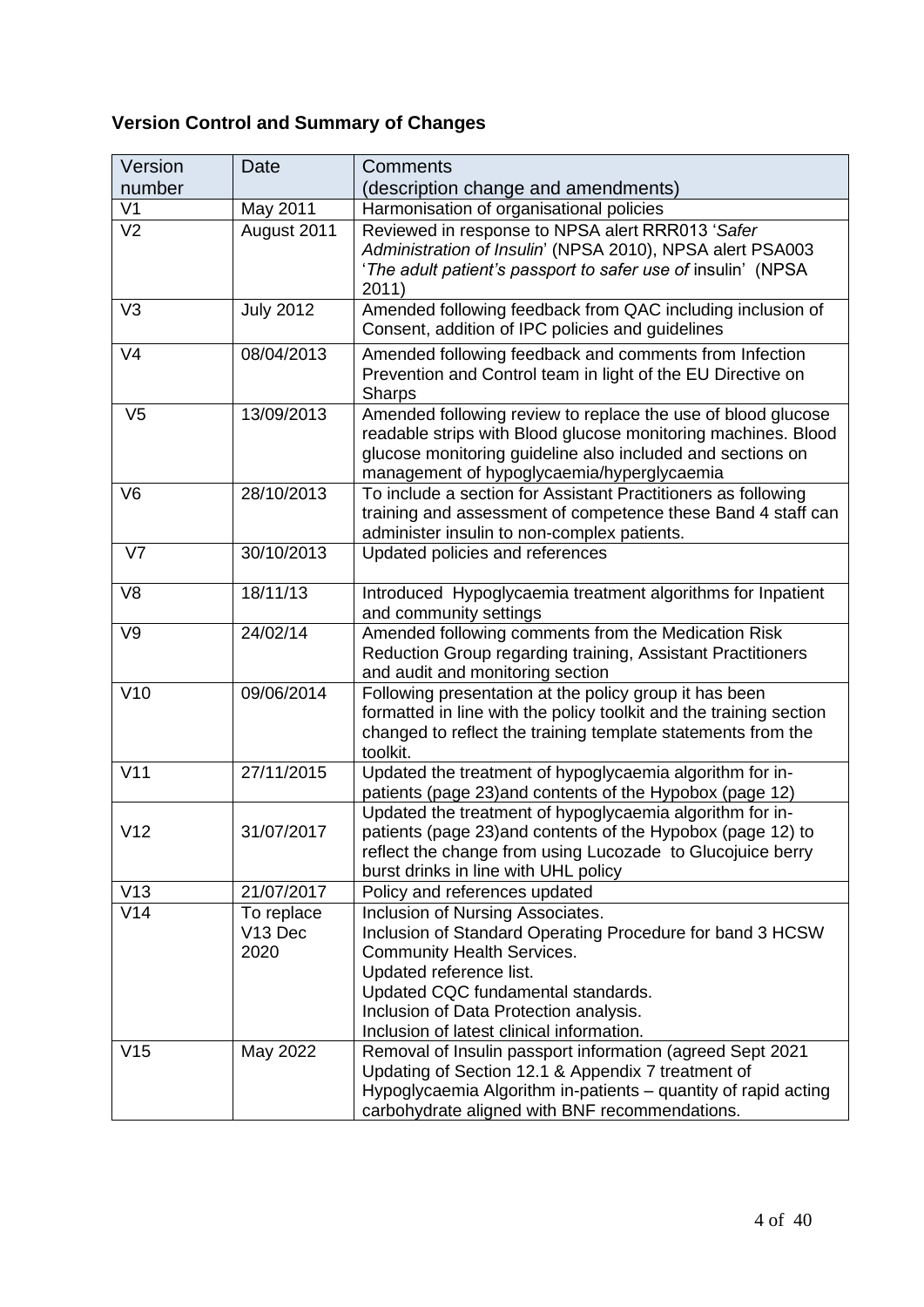#### **For further information contact:**

Clinical Education Team CHS

#### **Equality Statement**

Leicestershire Partnership NHS Trust (LPT) aims to design and implement policy documents that meet the diverse needs of our service, population, and workforce, ensuring that none are placed at a disadvantage over others.

It takes into account the provisions of the Equality Act 2010 and promotes equal opportunities for all.

This document has been assessed to ensure that no one receives less favourable treatment on the protected characteristics of their age, disability, sex (gender), gender reassignment, sexual orientation, marriage and civil partnership, race, religion or belief, pregnancy, and maternity.

In carrying out its functions, LPT must have due regard to the different needs of different protected equality groups in their area.

This applies to all the activities for which LPT is responsible, including policy development and review.

#### **Due Regard**

LPT must have **due regard** to the aims of eliminating discrimination and promoting equality when policies are being developed. Information about due regard can be found on the Equality page on e-source and/or by contacting the LPT Equalities Team.

#### **The Due regard assessment template is Appendix 4 of this document.**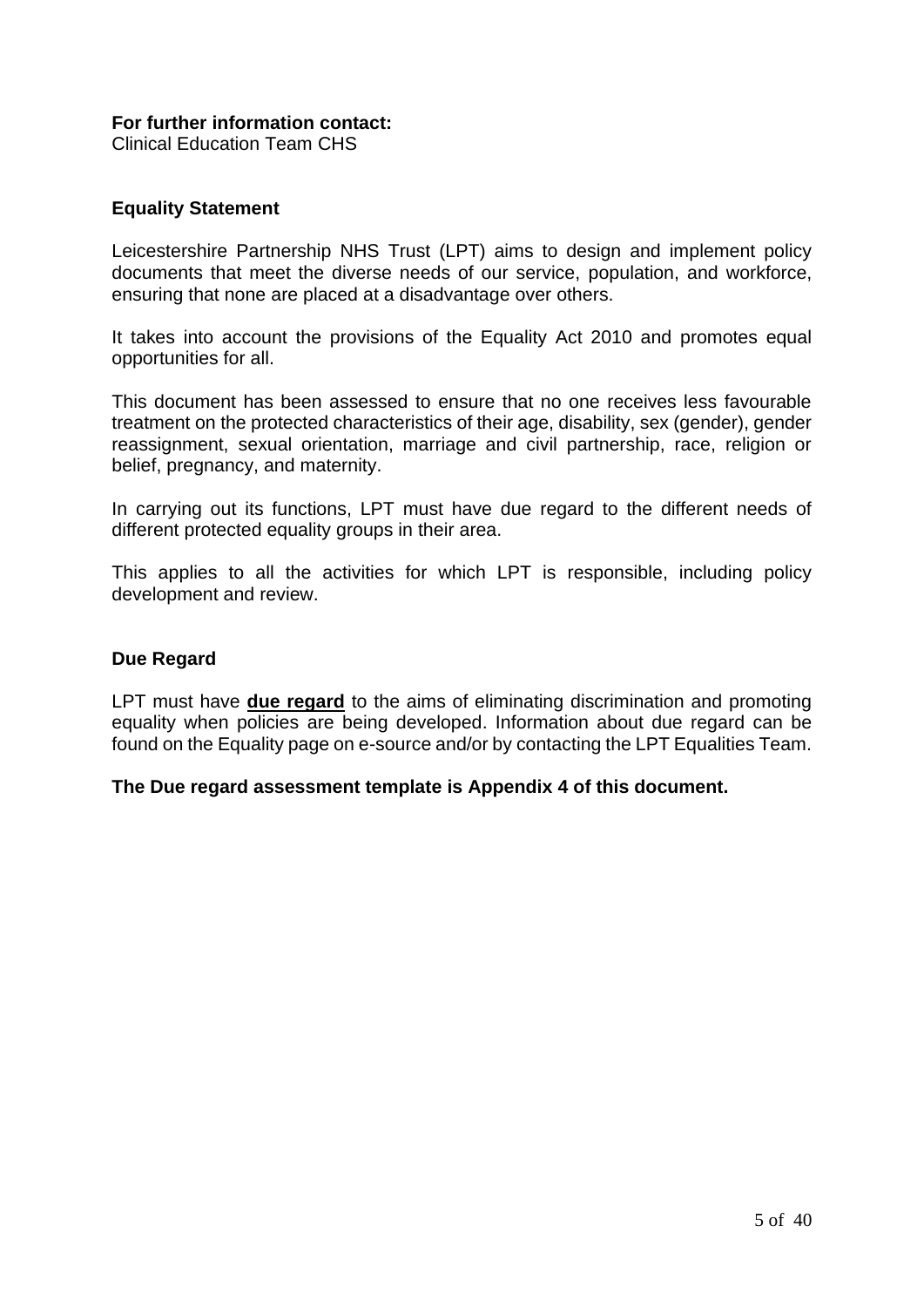# **Definitions that apply to this Policy**

| <b>LPT</b>      | Leicestershire Partnership Trust                                                                                                                                                                                                                                                                                                                                                                   |  |  |  |
|-----------------|----------------------------------------------------------------------------------------------------------------------------------------------------------------------------------------------------------------------------------------------------------------------------------------------------------------------------------------------------------------------------------------------------|--|--|--|
| <b>UHL</b>      | University Hospitals of Leicestershire                                                                                                                                                                                                                                                                                                                                                             |  |  |  |
| <b>Equality</b> | People exhibiting one or more of the protected characteristics.                                                                                                                                                                                                                                                                                                                                    |  |  |  |
| groups          |                                                                                                                                                                                                                                                                                                                                                                                                    |  |  |  |
| Due regard      | Having due regard for advancing equality involves:                                                                                                                                                                                                                                                                                                                                                 |  |  |  |
|                 | Removing or minimising disadvantages suffered by people<br>due to their protected characteristics.<br>• Taking steps to meet the needs of people from protected<br>groups where these are different from the needs of other<br>people.<br>Encouraging people from protected groups to participate in<br>public life or in other activities where their participation is<br>disproportionately low. |  |  |  |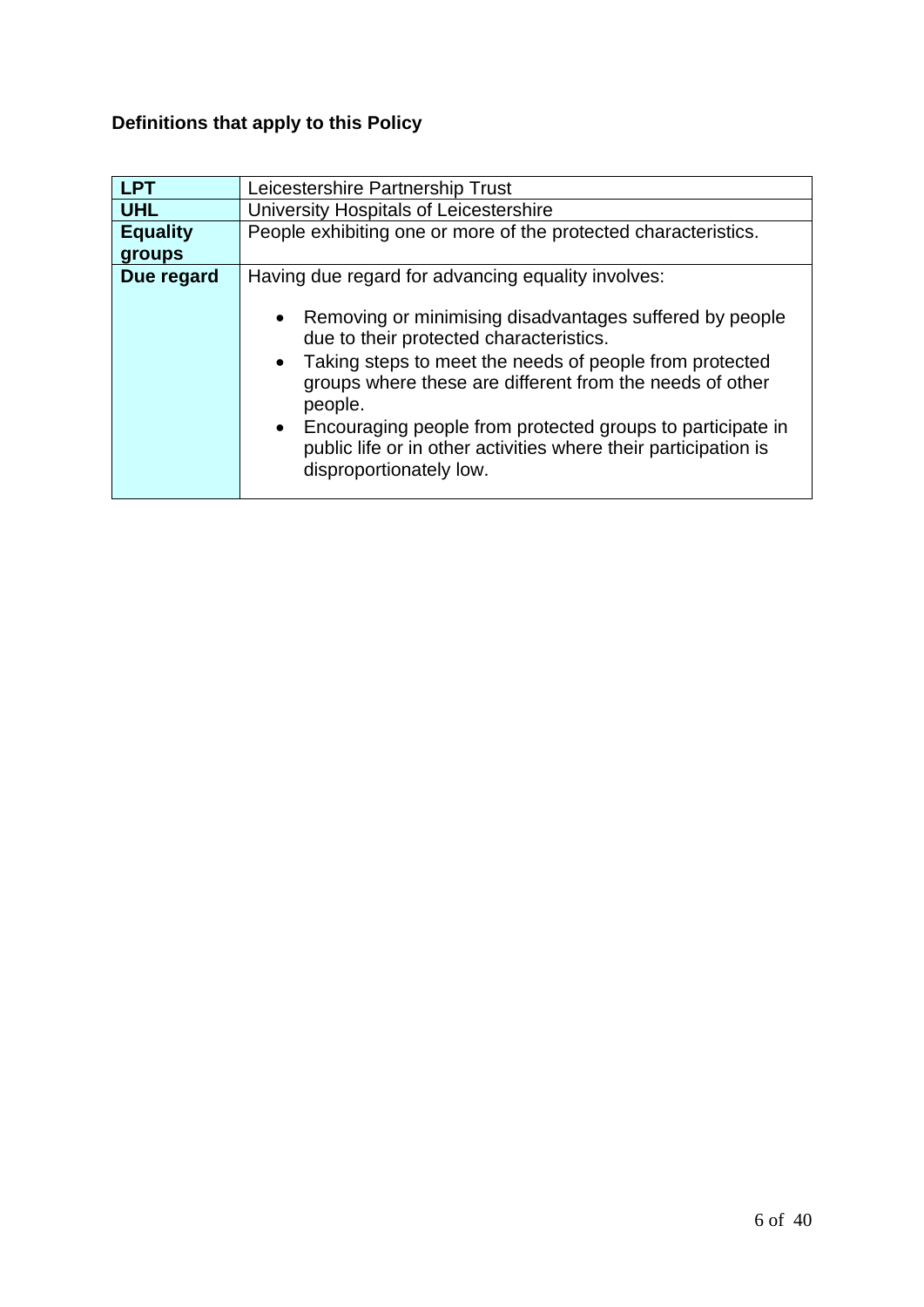#### **1.0 Purpose of the Policy**

1.1 The aim of this policy is to ensure safe practice in the administration of insulin by Registered Nurses and Nursing Associates, Medicines Administration Technicians, Assistant Practitioners and Band 3 Healthcare Support Workers within the in-patient and community setting.

#### **2.0 Summary and Key Points**

- 2.1 This policy is applicable to all Registered Nurses including Nursing Associates, Medicines Administration Technicians, Assistant Practitioners and Band 3 Healthcare Support Workers within the in-patient and community setting employed by the organisation and refers to the administration of insulin to adult patients aged 18 and over.
- 2.2 The policy should be applied in practice in conjunction with the following LPT guidelines and polices:
	- Anaphylaxis and Drug Allergy Policy (2021)
	- Consent to Examination or Treatment Policy (2020)
	- Delegation Policy (2019)
	- Infection Prevention and Control Overarching Policy (2020)
	- Leicestershire Medicines Code (2022)
	- Management and Reporting of Incidents (2020)
	- Management of Sharps and Exposure to Blood borne Viruses (2021)
	- Medication Error Policy (2021)
	- Record Keeping and Care Planning Policy (2018)
	- Registered Nursing Associate Scope of Practice Policy (2020)

#### **3.0 Introduction**

- 3.1 This policy relates to the administration of insulin and has been prepared in response to the NPSA alerts RRR013 'Safer Administration of Insulin' (NPSA 2010), NPSA alert PSA003 'The adult patient's passport to safer use of insulin' (NPSA 2011) and 'Risk of severe harm and death due to withdrawing insulin from pen devices' (NPSA 2016) together with NHS Improvement Never Events (2018), and has considered locally reported incidents and changes to practice.
- 3.2 Insulin is a naturally secreted hormone which the body needs for correct function and plays a key role in the regulation of protein, fat, and carbohydrate metabolism. It facilitates glucose circulating in blood to be absorbed by cells. Injecting insulin is an essential part of the daily regimen for many people with diabetes. In the UK, diabetes affects approximately 4.8 million people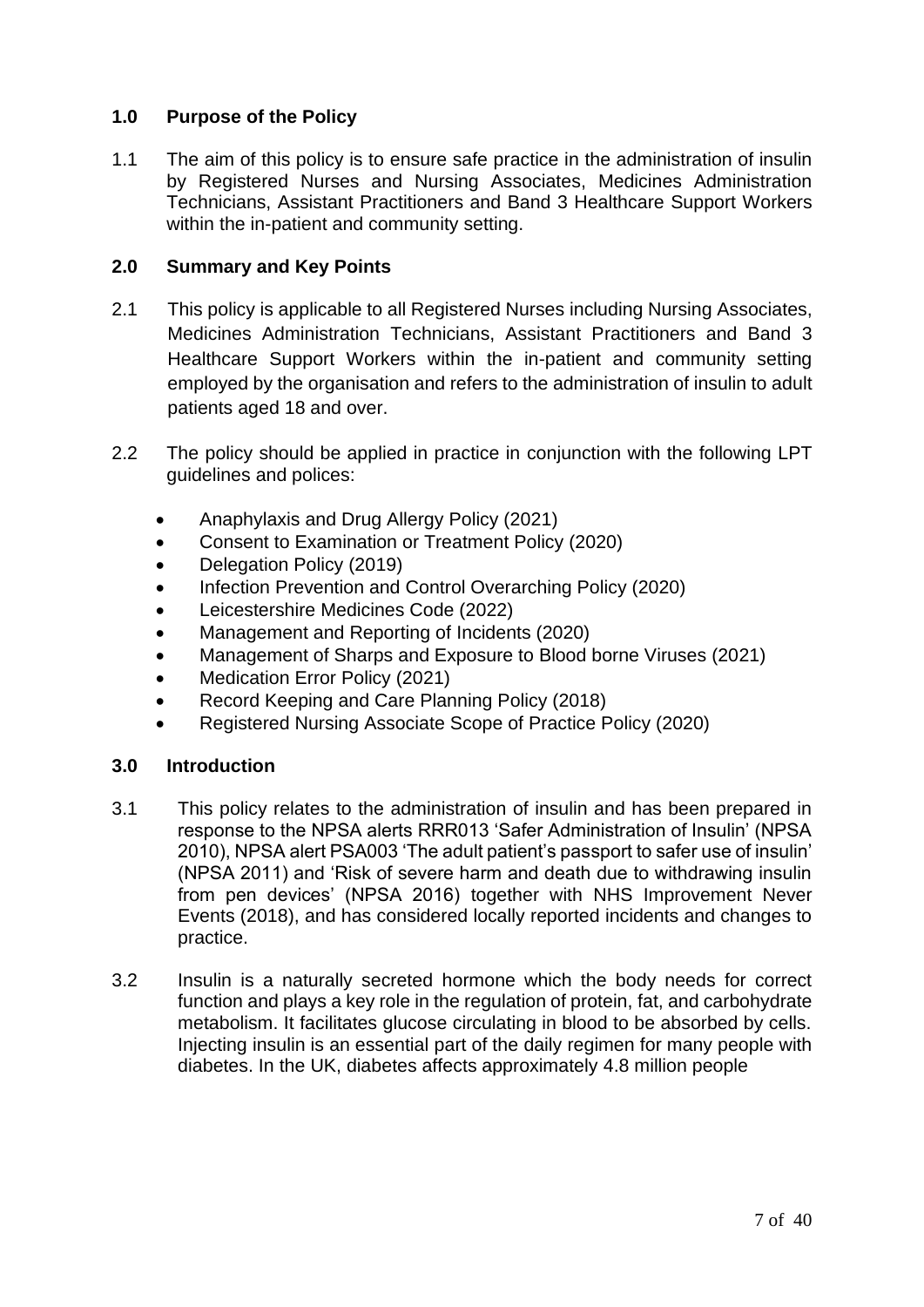- 3.3.1 There are over 30 different types of insulin, these fall into four main types which are categorised by their speed of action:
	- Rapid acting
	- Short acting
	- Intermediate acting
	- Long acting
- 3.3.2 In addition there is mixed insulin which is a mixture of short and long-acting insulins
- 3.4 Deaths and severe harm patient safety incidents have resulted from administration errors with insulin products. The administration of insulin is safe providing health care professionals who undertake this are competent and competent to undertake this. However, there is a potential for serious harm if it is not administered and handled properly. Common causes of errors with insulin are inaccurate dosing and administration, leading to too much circulating glucose (hyperglycaemia) or too little circulating glucose (hypoglycaemia). Commonly higher than required doses of insulin are administered in error, which result in hypoglycaemia. This can happen suddenly and if left untreated, can cause confusion, clumsiness, or fainting. Severe hypoglycaemia can lead to seizures, coma, and death (NPSA 2010).

#### **4.0 Duties within the Organisation**

- 4.1 The Trust Board has a legal responsibility for Trust policies and for ensuring that they are carried out effectively.
- 4.2 Trust Board Sub-committees have the responsibility for ratifying policies and protocols.
- 4.3 Directorate Directors and Heads of Service are responsible for ensuring that there are clear policies and protocols that give authority for individuals to perform the tasks and that this is reflected in their job descriptions.

#### 4.4 Prescribers (including Non-Medical prescribers)

- To clinically assess patients as required and manage the patient's condition.
- To correctly prescribe medication for the patient ensuring that the appropriate authorisation/drug chart is completed in accordance with the guidance issued by the NPSA (2010) in accordance with the Leicestershire Medicines Guide (LMSG 2019)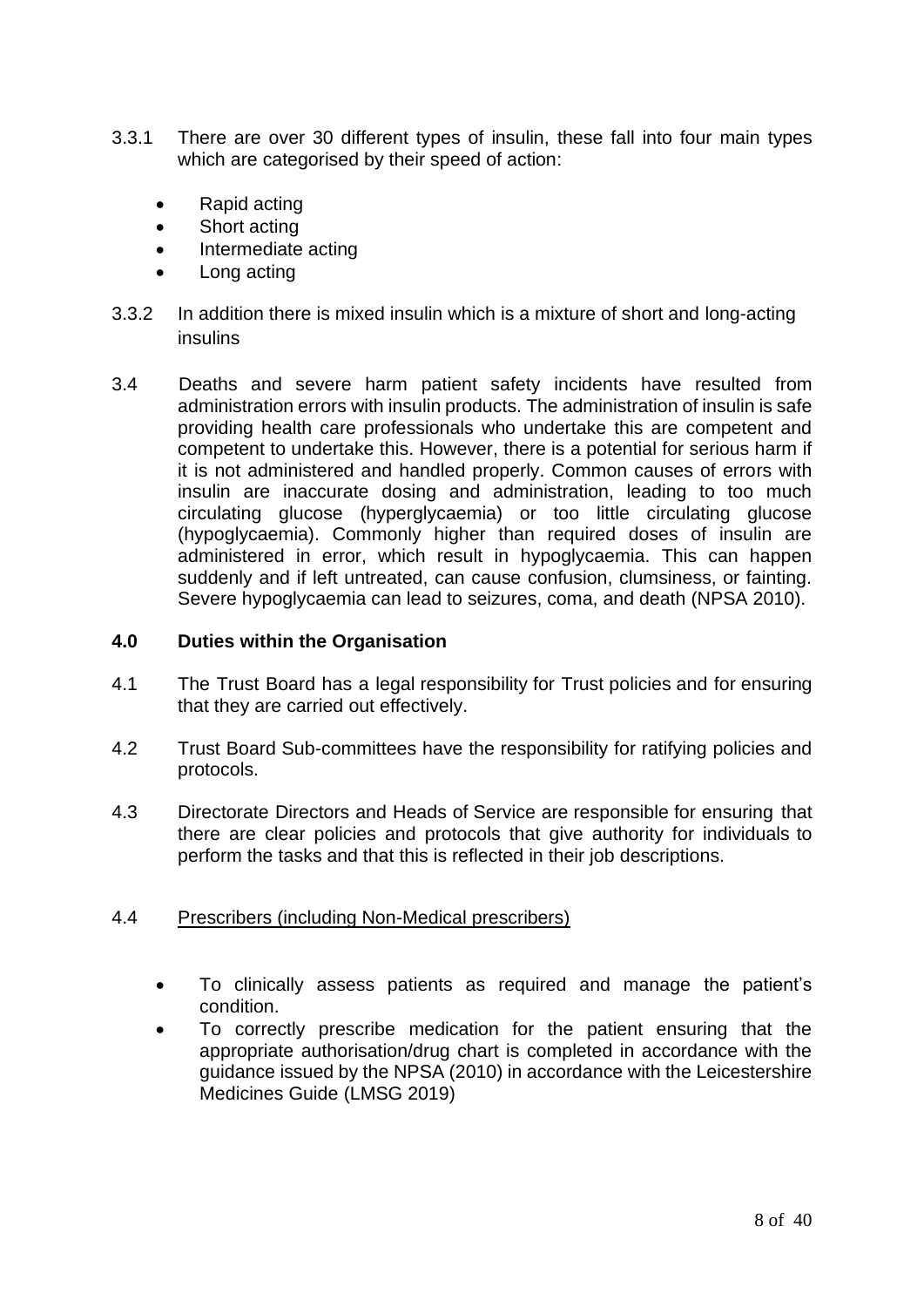#### 4.5 Services Managers and Matrons

- Service Managers and Matrons should ensure:
	- o The Safe Administration of Insulin Policy is adhered to in the clinical setting and that there is a clear process for dissemination.
	- o Staff are released to meet training needs.
	- o Line manager(s) are clear in their roles and responsibilities in implementing the Safe Administration of Insulin Policy.
	- o To act in accordance with organisational policy on the actions required of reported incidents.

#### 4.6 Line Managers

- Line Managers should ensure:
	- o Staff attend/complete mandatory training updates, and records of attendance are kept.
	- o Staff are released to meet training needs.
	- o That all patient documentation is completed correctly.
	- o That staff are competent in the administration of insulin.
	- o To ensure that staff work in line with the Safe Administration of Insulin Policy.
	- o To act in accordance with organisational policy on the reporting of incidents.
	- o To ensure that the appropriate resources are made available to staff to enable them to work to this policy.

#### 4.7 Registered Nurses who undertake as part of their role the administration of insulin.

- The Registered Nurse should ensure.
	- o They follow the Nursing and Midwifery Council (Oct 2018) The Code: Professional Standards of Practice and Behaviour for Nurses, Midwives and Nursing Associates.
	- o They complete a full holistic assessment identifying the specific needs of the patient and complete person-centred care plans in collaboration with the patient. The care plans should be reviewed as the needs of the patient dictate.
	- o The appropriate authorisation/drug chart has been completed in accordance with the guidance issued by the NPSA (2010) and in accordance with the Leicestershire Medicines Code (2022)
	- o Complete medicines management training every two years.
	- o Will successfully complete the Six Steps to Insulin Safety training prior to administrating insulin. Available at [www.diabetesonthenet.com](http://www.diabetesonthenet.com/)
	- o Will adhere to the policy and ensure that the correct documentation is completed.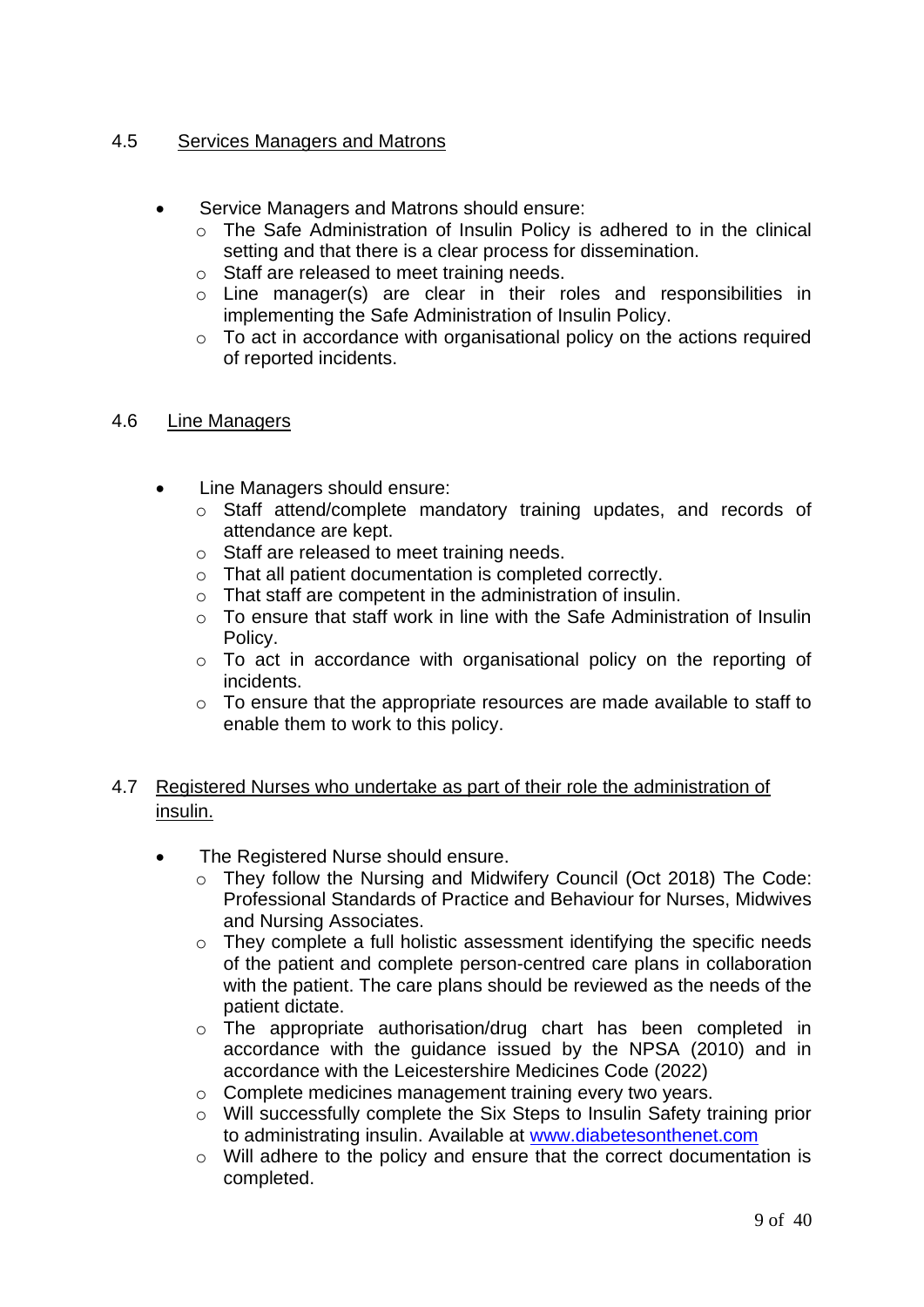#### 4.8 Assistant Practitioners

- Whilst in a Trainee Assistant Practitioner role they should, under direct supervision of a Registered Nurse, be allowed to give insulin whilst working to an agreed medicine protocol.
	- $\circ$  If the qualified Assistant Practitioner is working in an area where they are permitted to administer insulin, they should ensure they:
	- o Complete medicines management training every two years.
	- o Successfully complete the Six Steps to Insulin Safety training prior to administrating insulin. Available at [www.diabetesonthenet.com](http://www.diabetesonthenet.com/)
	- o Have been assessed as competent to administer medications and can administer insulin injections to patients, unsupervised as delegated by the Registered Nurse.
	- o Will adhere to the policy and ensure that the correct documentation is completed.

#### 4.9 Medicines Administration Technicians

- The Medicines Administration Technician should ensure they
	- o Complete medicines management training every two years
	- o Successfully complete the Six Steps to Insulin Safety training prior to administrating insulin. Available at [www.diabetesonthenet.com](http://www.diabetesonthenet.com/)
	- o Successfully complete the LPT in house workbook and drugs assessment.
	- o Will adhere to the policy and ensure that the correct documentation is completed.

#### 4.10 Band 3 Health Care Support Worker

- If the Band 3 Health Care Support Worker is working in an area where they are permitted to administer insulin, they should ensure they:
	- o Complete medicines management training every two years
	- o Attend the CHS one day Health Care Support Worker in house training regarding diabetes and insulin administration.
	- o Successfully complete the Six Steps to Insulin Safety training prior to administrating insulin. Available at [www.diabetesonthenet.com](http://www.diabetesonthenet.com/)
	- o Have been assessed as competent to administer insulin injections to stable diabetic patients, unsupervised as delegated by the Registered Nurse in line with the agreed Standard Operating Procedure 2019. (Appendix 10)
	- o Will adhere to the policy and ensure that the correct documentation is completed.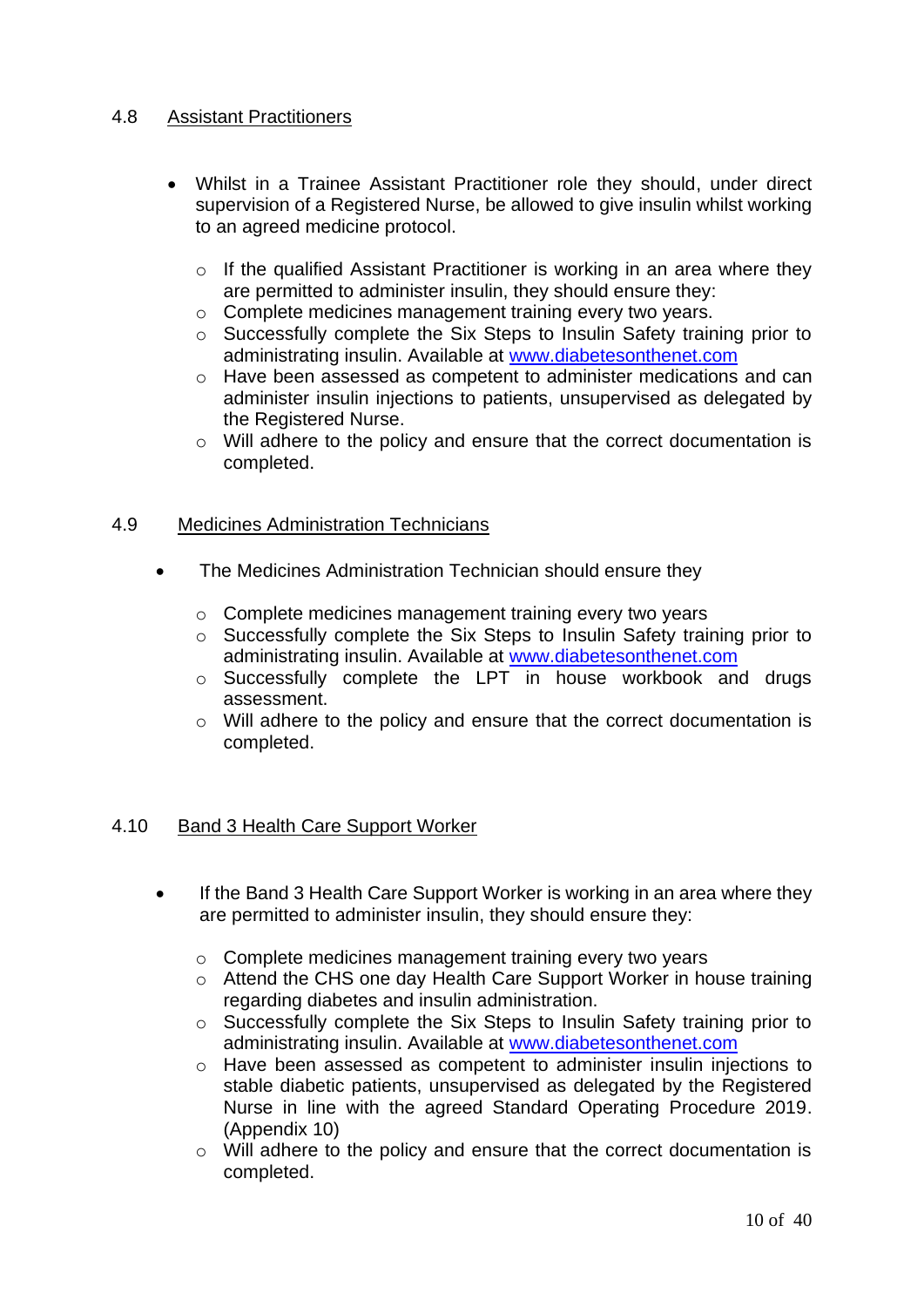#### 4.11 Nursing Associate

- The Nursing Associate should ensure:
	- o Whilst in a Trainee Nursing Associate role they should, under direct supervision of a Registered Nurse, be allowed to give insulin whilst working to an agreed medicine protocol.
	- o They follow the Nursing and Midwifery Council (Oct 2018) The Code: Professional Standards of Practice and Behaviour for Nurses, Midwives and Nursing Associates.
	- o They attend l medicines management training every two years.
	- o They successfully complete the Six Steps to Insulin Safety training prior to administrating insulin. Available at [www.diabetesonthenet.com](http://www.diabetesonthenet.com/)
	- o They complete the in LPT in house Administration of Medicines workbook for Nursing Associates, a period of supervised practice and final practical assessment.
	- o Having completed all the above the Nursing Associate can administer insulin injections as delegated by the Registered Nurse.
	- o NOTE Nursing Associates working on hospital wards must have a second checker.
	- o Will adhere to the policy and ensure that the correct documentation is completed.

#### **5.0 Consent**

5.1 Clinical staff must ensure that consent has been sought and obtained before any care, intervention or treatment described in this policy is delivered. LPT Consent to Examination or Treatment Policy (2020). Consent can be given orally and/ or in writing. Someone could also give non-verbal consent if they understand the treatment or care about to take place.

Consent must be voluntary and informed, and the person consenting must have the capacity to make the decision.

- 5.2 In the event that the patient's capacity to consent is in doubt, clinical staff must ensure that a formal mental capacity assessment is completed and recorded and then a best interest decision reached. Someone with an impairment of or a disturbance in the functioning of the mind or brain is thought to lack the mental capacity to give informed consent if they cannot do one of the following:
	- Understand information about the decision
	- Remember that information
	- Use the information to make the decision
	- Communicate the decision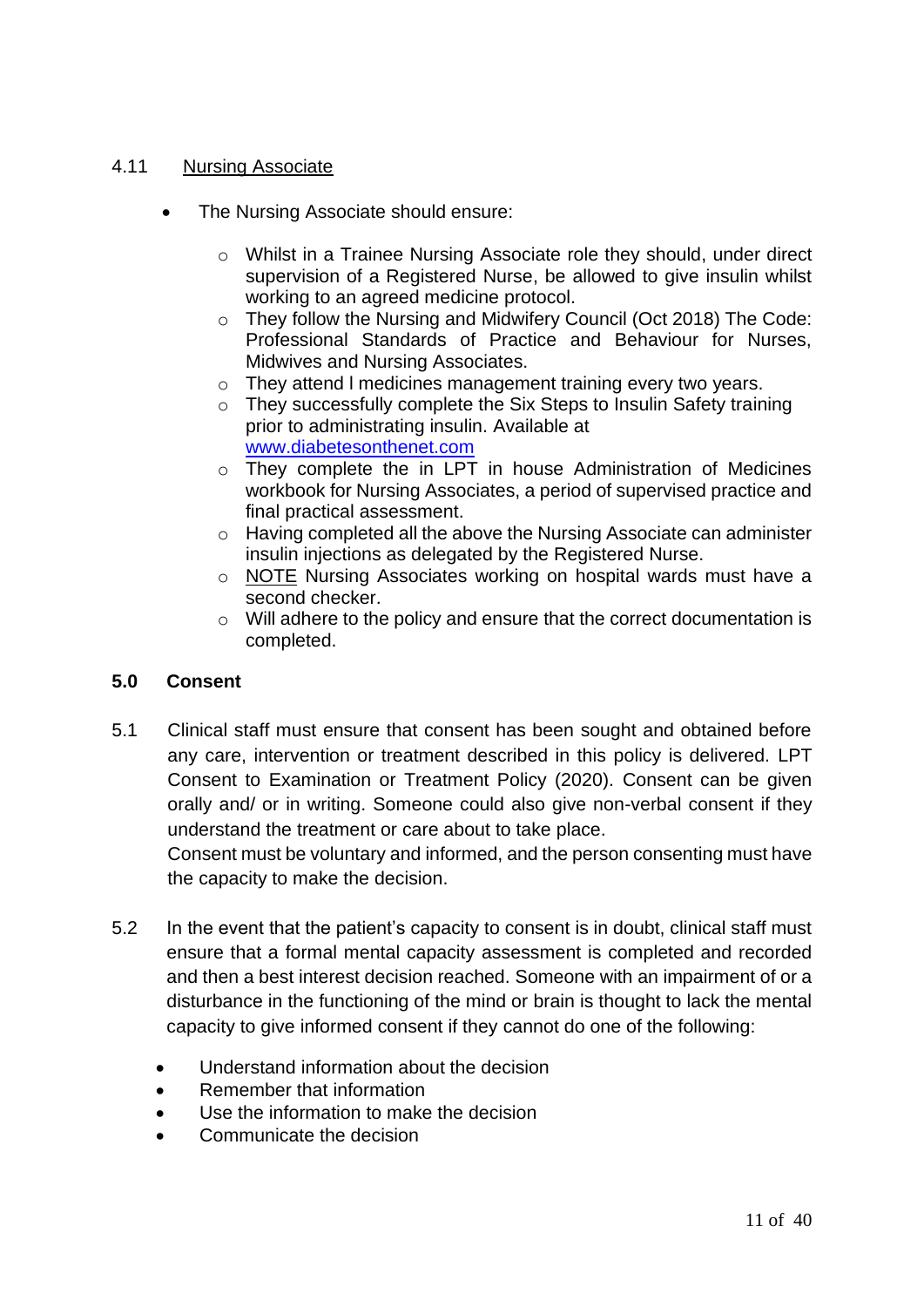#### **6.0 Training needs**

- 6.1 There is a need for training identified in this policy. In accordance with the classification of training outlined in the Trust Learning and Development Strategy this training has been identified as role essential if you administer insulin.
- 6.2 The course directory found on uLearn will identify who the training applies to, delivery method, the update frequency, learning outcomes and a list of available dates to access the training.
- 6.3 A record of the event will be recorded on uLearn.
- 6.4 The governance group responsible for monitoring training compliance is the Learning and Organisational Development Group. This feeds into directorial workforce groups.
- 6.5 Staff who administer insulin must have:
	- Completed the 'Medicines Management' training' within the preceding twenty-four months with a record of attendance being held on the organisations uLearn system.
	- Complete mandatory training for Infection Prevention and Control which includes the management of sharps.
	- In accordance with the requirements of the NPSA (2010) all staff inclusive of bank staff who are required to administer insulin must successfully complete the online learning package The Six Steps to Insulin Safety available at [www.diabetesonthenet.com.](http://www.diabetesonthenet.com/)
	- Once successfully completed, a copy of the completion certificate should be forwarded to the individuals line manager and uploaded onto the individuals training record held on uLearn. This must be completed as an update every 2 years.
	- Staff new to the skill will be required to complete a drug assessment assessed using the Leicester Clinical (procedure) Assessment Tool, (LCAT). Staff employed from another trust must provide evidence of a completed training and assessment programme and completed competencies or undergo an LCAT assessment.
	- Staff who are unable to pass their competency should be managed in line with the organisations Supporting Performance Policy and Procedure (2019)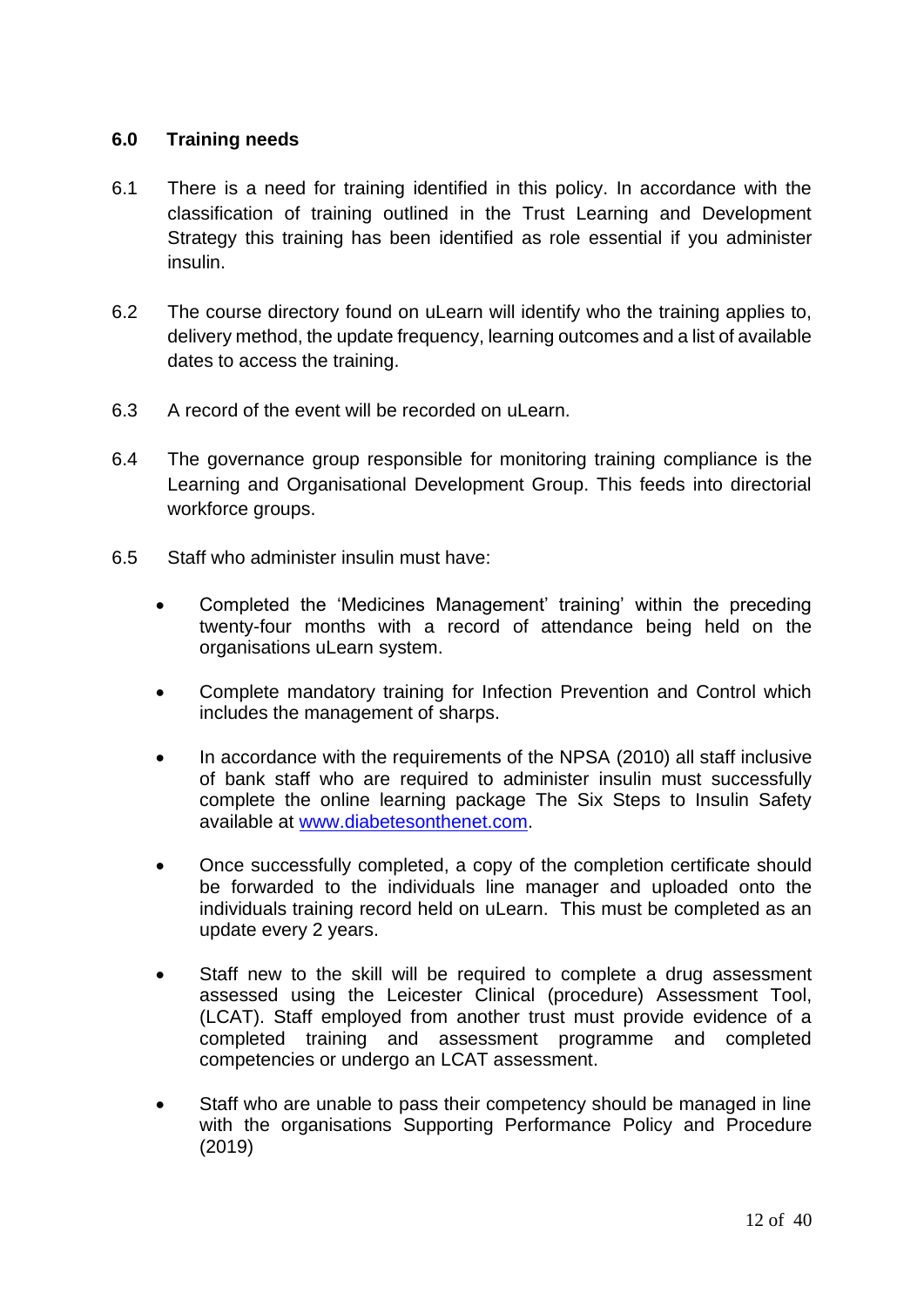#### **7.0 Capillary Blood Glucose Monitoring**

- 7.1 Monitoring of capillary blood glucose is recognised as playing an important role in the effective management of people with diabetes when used in the correct manner.
- 7.2 It is advocated NICE (NG17, 2016) and NICE (NG28, 2019) that people living with diabetes need to:
	- Monitor the effectiveness of diabetes therapy by capillary blood glucose monitoring
	- Monitor effectiveness of lifestyle interventions
	- Detect poor glycaemic control
	- Detection of hypoglycaemia
	- Monitor glycaemic control during times of illness
- 7.3 Blood glucose levels are to be monitored in accordance with the patient's usual self-monitoring regime and current medical management needs. It should be noted that for some people with type 1 diabetes they may be choosing to monitor their blood glucose using a flash glucose monitor such as the Freestyle Libre.
- 7.4 Capillary blood glucose readings that are persistently outside of a patients set targets should be reported to the prescriber and the insulin regime reviewed.

#### **8.0 Quality Assurance regarding the use of Blood Glucose Meters**

8.1 The need for quality assurance and training in the use of blood glucose meters was identified in a Department of Health hazard notice (HN Hazard (87) 13). This notice states that the treatment of patients can be adversely affected by the use of blood glucose meters by untrained staff and without quality control procedures. It is the responsibility of each healthcare professional using a meter to ensure that Quality Assurance testing is carried out.

#### **8.2 Internal Quality Control (IQC) using Control solution**

- 8.2.1 This should be carried out daily if the meter is used on a daily basis. If the meter is used intermittently, it should be carried out weekly, or prior to being used for a patient test. IQC should also be performed if:
	- The meter is dropped
	- The integrity of the strips is suspect
	- The function of the meter is suspect
	- An improbable result is obtained
- 8.2.2 Results from IQC should be recorded in the meter logbook which will be kept for 7 years.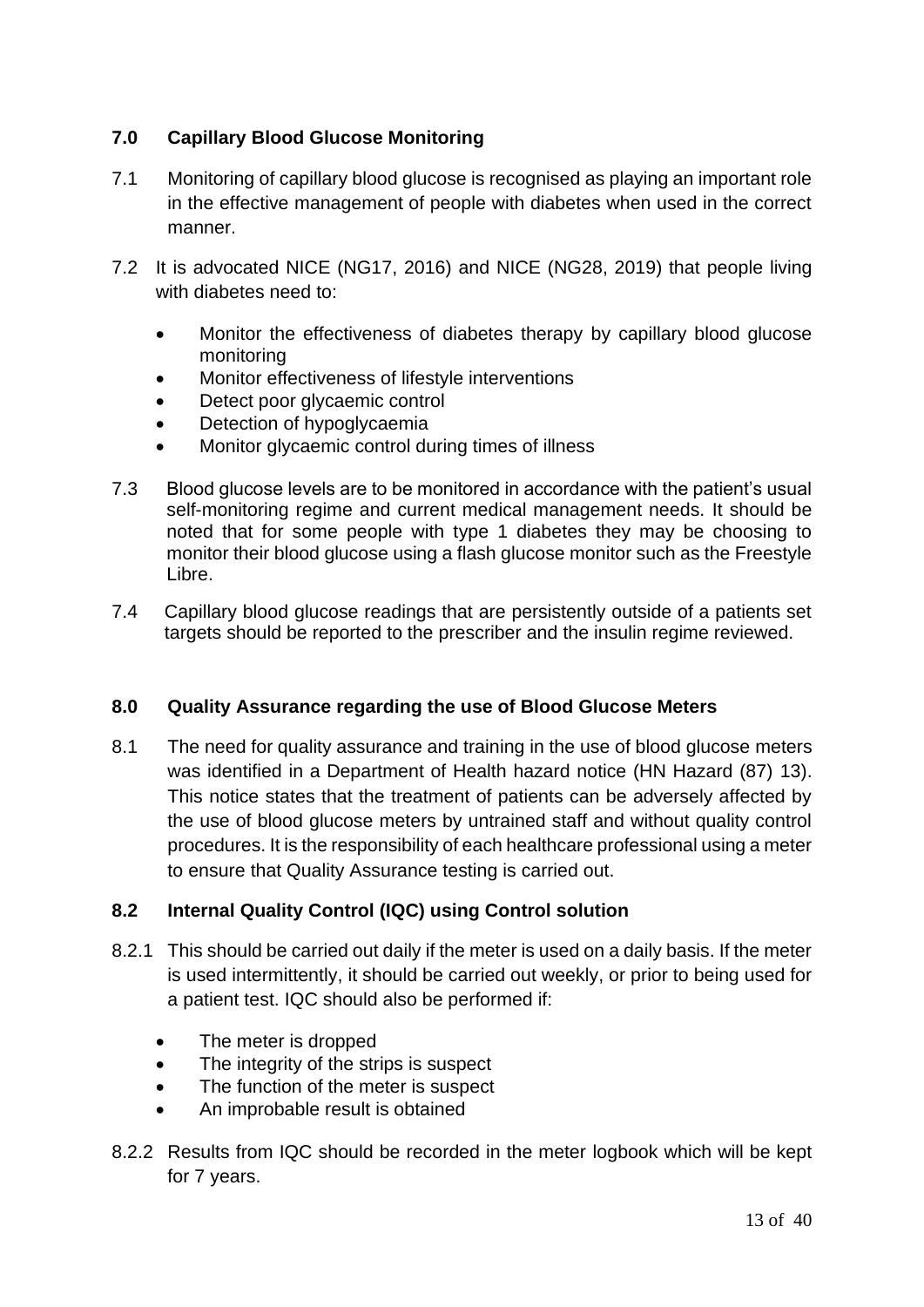#### **8.3 Provision of Meters**

- 8.3.1 Accu-Chek Performa meters will be provided by Roche Diagnostics in line with LPTs Blood Glucose near Patient Testing Contract.
- 8.3.2 When taking a capillary blood glucose sample from a patient staff should use a blood glucose meter issued by LPT i.e., the Roche Accu-Chek Performa Nano and not the patient's own device. EU directive (2010)

#### **8.4 Provision of test strips**

- Flip top vial of 50 strips
- QC ranges and lot numbers printed on vials
- Working temperature/humidity 14-40 degrees C and relative humidity 10- 90%
- Store 2-30 degrees C
- Measuring range  $0.6 33.3$  mmol/L

#### **8.5 Provision of lancets**

8.5.1 All staff **must use** a single use retractable safety lancet device which meet the EU Directive for the prevention of Sharp's injuries (2010). Community nursing staff are expected to carry single use retractable safety lancets at all times when undertaking patient care. All retractable safety lancets must be disposed of in a sharps container. **Patients own multi use lancet devices are not to be used due to the increased risk to staff of needle stick injuries**

#### **8.6 Storage of Glucose meter, strips and quality control solutions**

- 8.6.1 The meter should be stored in a cool, dry place below 30 degrees centigrade, but it should not be refrigerated. The meter should be kept away from direct sunlight and heat in a dust free environment. It is essential to be cautious if carrying the meter in your vehicle as it can be prone to extremes of temperature.
- 8.6.2 When using the test strip vial and control solution it is essential to close the vial immediately after use to avoid contamination and damage.
- 8.6.3 Test strips should be stored in their original vial only and the ''in use'' date when opened should be clearly labelled on the vial. Any unused test strips in the vial should be disposed of after the ''in use'' date has expired (3 months after opening).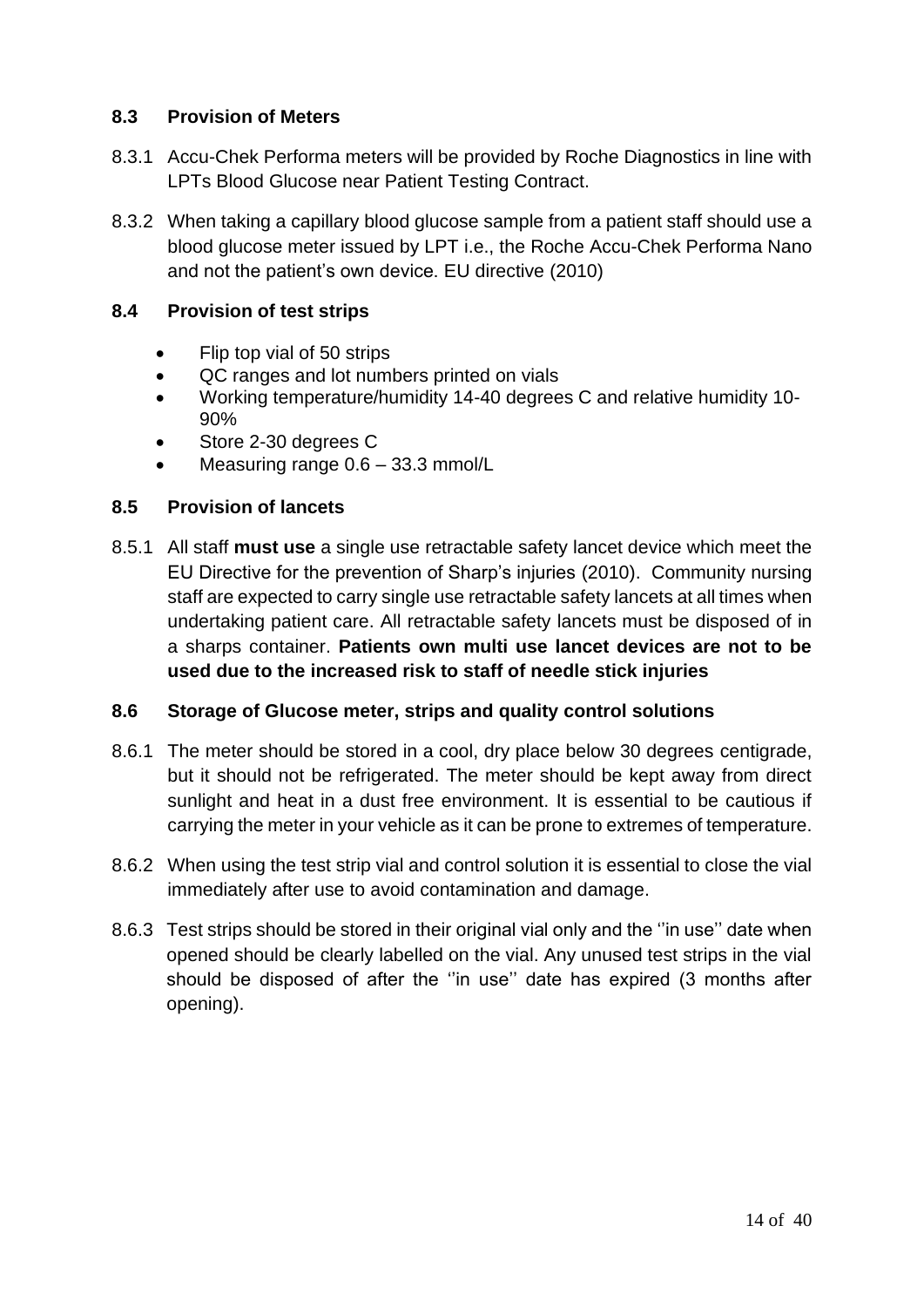#### **8.7 Cleaning and decontamination of blood glucose meters**

8.7.1 Blood glucose monitoring equipment should be cleaned after each use if the equipment becomes contaminated with bodily fluids or blood please clean and decontaminate in line with the Infection & Prevention control Policy for Cleaning and Decontamination.

#### **9.0 Procedure for taking a capillary blood glucose reading**

- 9.1 The correct collection of capillary blood glucose samples is important to:
	- Generate accurate results
	- Prevent infection
	- Prevent injury in cases of long-term monitoring
- 9.2 The procedure for the collection of capillary blood glucose samples should be adhered to at all times. (Appendix 6)

#### **10.0 Frequency of Capillary Blood Glucose Monitoring**

- 10.1 Self Blood Glucose Monitoring (SBGM) is recommended in people on insulin therapy. Staff should support the patient to do this independently wherever possible. The frequency of capillary blood glucose monitoring should be agreed on an individual basis after discussion with the patient. The frequency of monitoring must be detailed within the individuals care plan and the need for sampling reassessed prior to the administration of insulin.
- 10.1.2 It is however expected that a capillary blood glucose monitoring should take place in the following circumstances.
	- If hypoglycaemia is suspected
	- If hyperglycaemia is suspected
	- If the patient is found unwell or confused
- 10.1.3 Increased testing may be required during illness, when starting treatment with oral or intravenous corticosteroids or when there is a risk of hypoglycaemia
- 10.1.4 Normal blood glucose levels range from 4.0 7.8 mmol/L, however it is important to establish the patient's normal range as this may alter slightly.
- 10.1.5 It is important that the blood glucose levels being aimed for are as near normal as possible. These are:
	- 4-7 mmol/L before meals
	- Less than 8.5 mmol/L, 2 hours after meals
	- 6-9 mmol/L before going to bed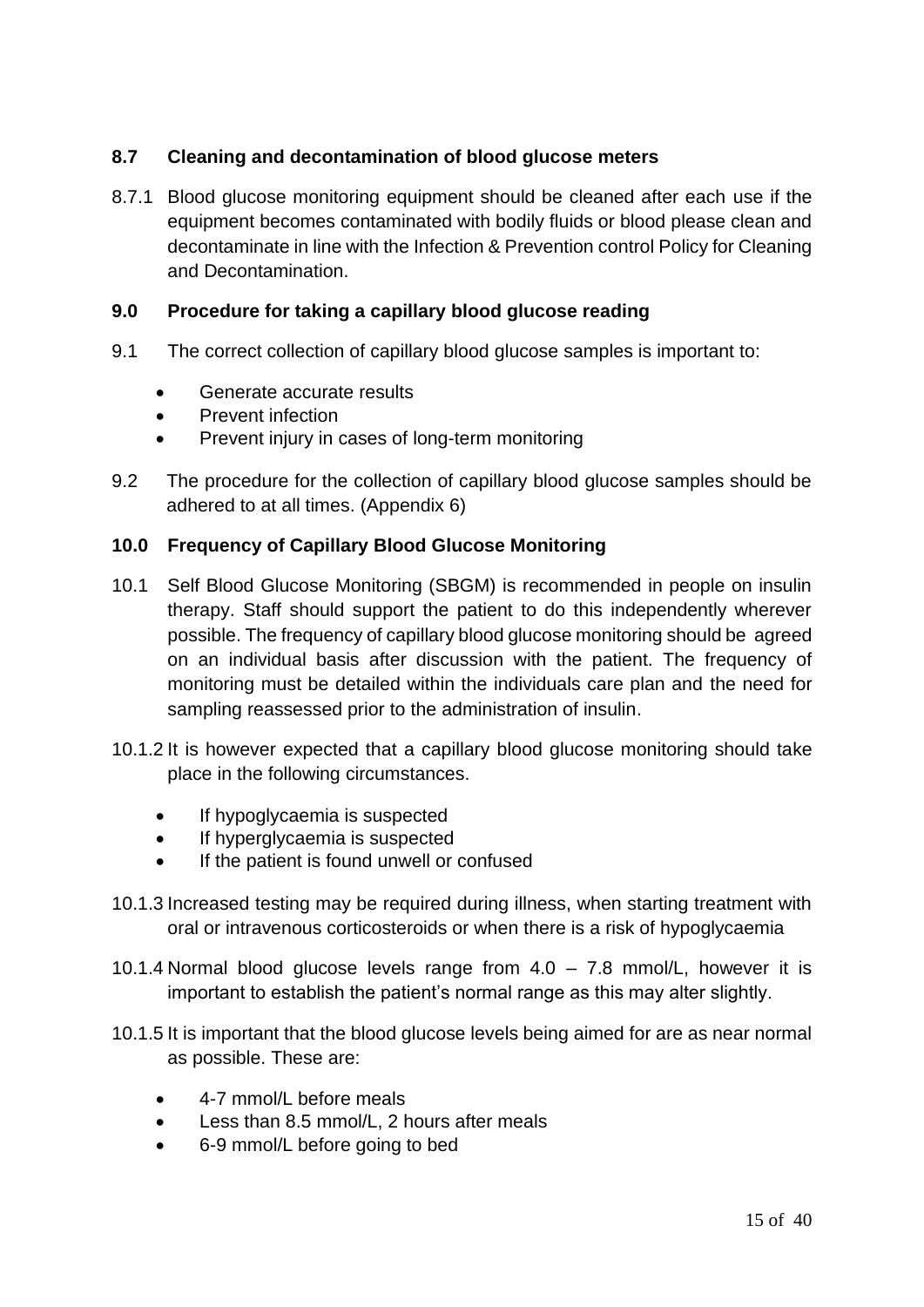#### **11.0 Hypoglycaemia**

- 11.1 Hypoglycaemia is the medical term for low blood glucose and is determined by a near patient capillary blood glucose measurement of less than 4.0mmol/L. Some but not all patients will experience symptoms such as;
	- **Sweating**
	- Anxiety
	- **Paleness**
	- Tingling lips
	- **Tiredness**
	- **Palpitations**
	- **Shaking**
	- Feeling hungry
	- Confusion
	- **Dizziness**
	- **Drowsiness**
	- Speech difficulty
	- Lack of co-ordination
	- Coma
- 11.2 Patients who are at particularly high risk include those who also have one or more of the following:
	- Poor appetite or erratic eating pattern
	- Weight loss
	- Renal deterioration
	- Liver impairment/carcinoma
	- **Dementia**
	- The older person/ person living with frailty

#### **12.0 Treatment of Hypoglycaemia**

12.1 A person experiencing hypoglycaemia requires 15 – 20 g of quick acting carbohydrate to return their blood glucose to the normal range e.g., 6- 7 glucose tablets (Dextro-Energy®), 200mls fruit juice or Glucose liquid drink 60mls. If necessary, repeat treatment after 10-15 minutes, up to a maximum of 3 treatments. Once patient recovers, a snack providing a long-acting carbohydrate such as biscuits, bread, milk, or a meal with carbohydrate, should be given to maintain blood glucose within the normal range. **See Hypoglycaemia management algorithms – in-patients (Appendix 7) community patients (Appendix 8) for treatment of hypoglycaemia.** Healthcare professionals should consider the cause of hypoglycaemia to prevent the risk of it happening again. The person living with diabetes may need reviewing to alter their insulin or medication and a review of their lifestyle behaviours.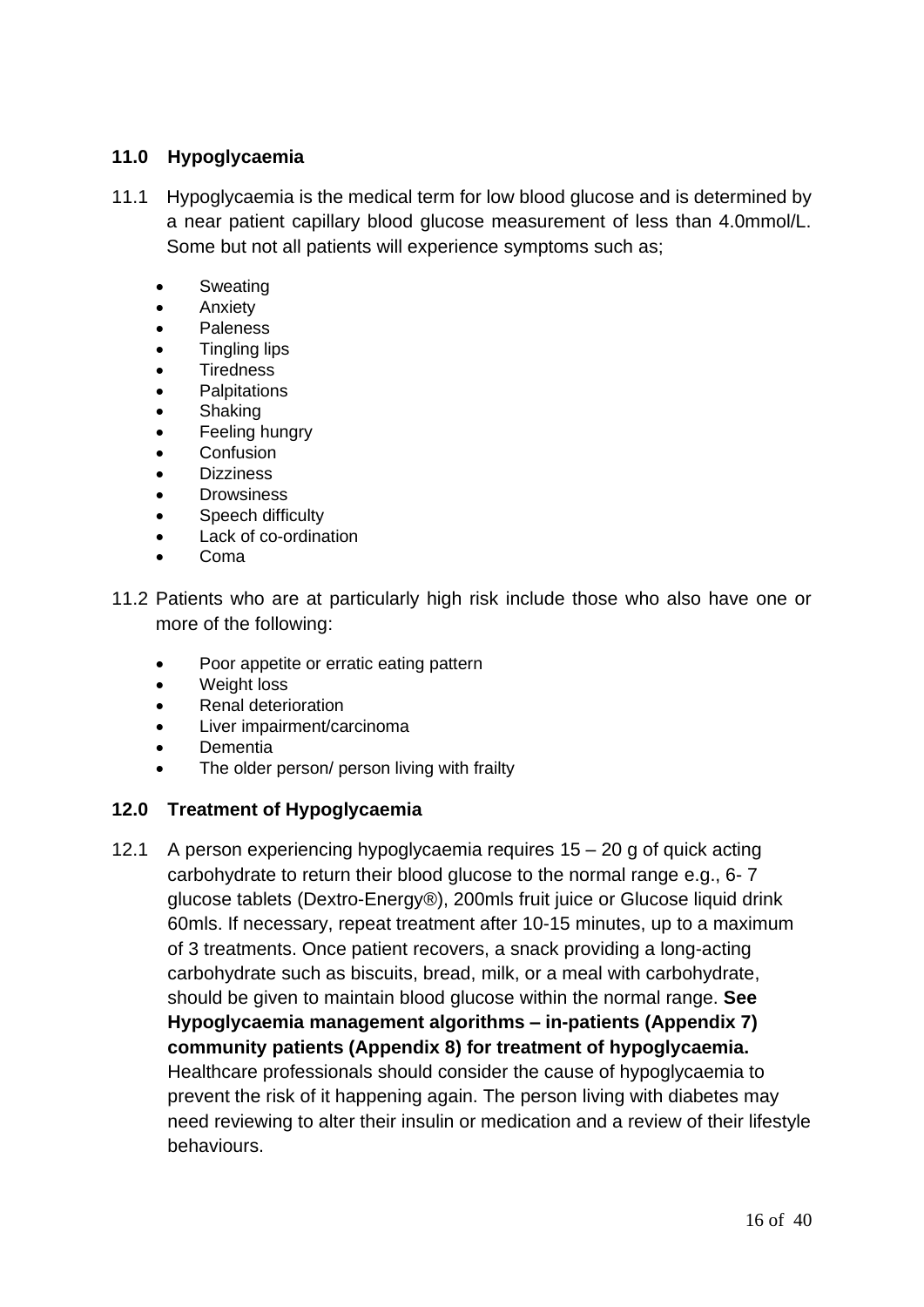12.2 Hypoglycaemic treatment in the home should be available for the patient and if appropriate they should be aware of what the signs and symptoms and treatments are.

#### **13.0 Yellow Hypo boxes**

- 13.1 A Yellow Hypo box contains all the equipment to treat hypoglycaemia. The boxes are only available within in-patient areas and should be kept in a prominent place on the ward and it is the responsibility of the Ward to ensure that the box is replaced after use.
- 13.2 Yellow Hypo box list of contents:

| <b>Drug</b>                      | <b>Amount</b>  |
|----------------------------------|----------------|
| Laminated copy of box content    | 1x leaflet     |
| Laminated copy of Hypoglycaemia  | 1 x Leaflet    |
| algorithm                        |                |
| <b>Glucose liquid</b>            | 1 x 60ml       |
| <b>Dextrose Tablets</b>          | $2 \times 47g$ |
| Glucose 40% oral gel             | $3 \times 25g$ |
| <b>Biscuits</b>                  | $3 \times 29g$ |
| <b>Glucagon 1mg</b>              | 1 x Injection  |
| Glucose 20% Intravenous Infusion | 1 x 500ml bag  |

#### **14.0 Hyperglycaemia**

- 14.1 Hyperglycaemia is generally a blood glucose level of higher than 10 mmol/L but symptoms may not start to become noticeable until even higher levels such as 15-20 mmol/L. This can occur in patients for many reasons for example:
	- Has missed a dose(s) of insulin
	- Has eaten more carbohydrate than the body or insulin or both can process
	- Is stressed
	- Is unwell from an infection

#### 14.1.2 Signs and symptoms:

- Type 2 Diabetes Blood glucose readings above 17 mmol/Ls or above or 11mmols/Ls during an illness (Trend, 2020)
- Type 1 Diabetes Blood glucose readings above 11 mmol/Ls
- **Thirst**
- Passing urine more frequently
- Loss of appetite/ weight loss
- **Tiredness**
- Increased risk of infections
- **Blurred vision**
- Genital itching due to thrush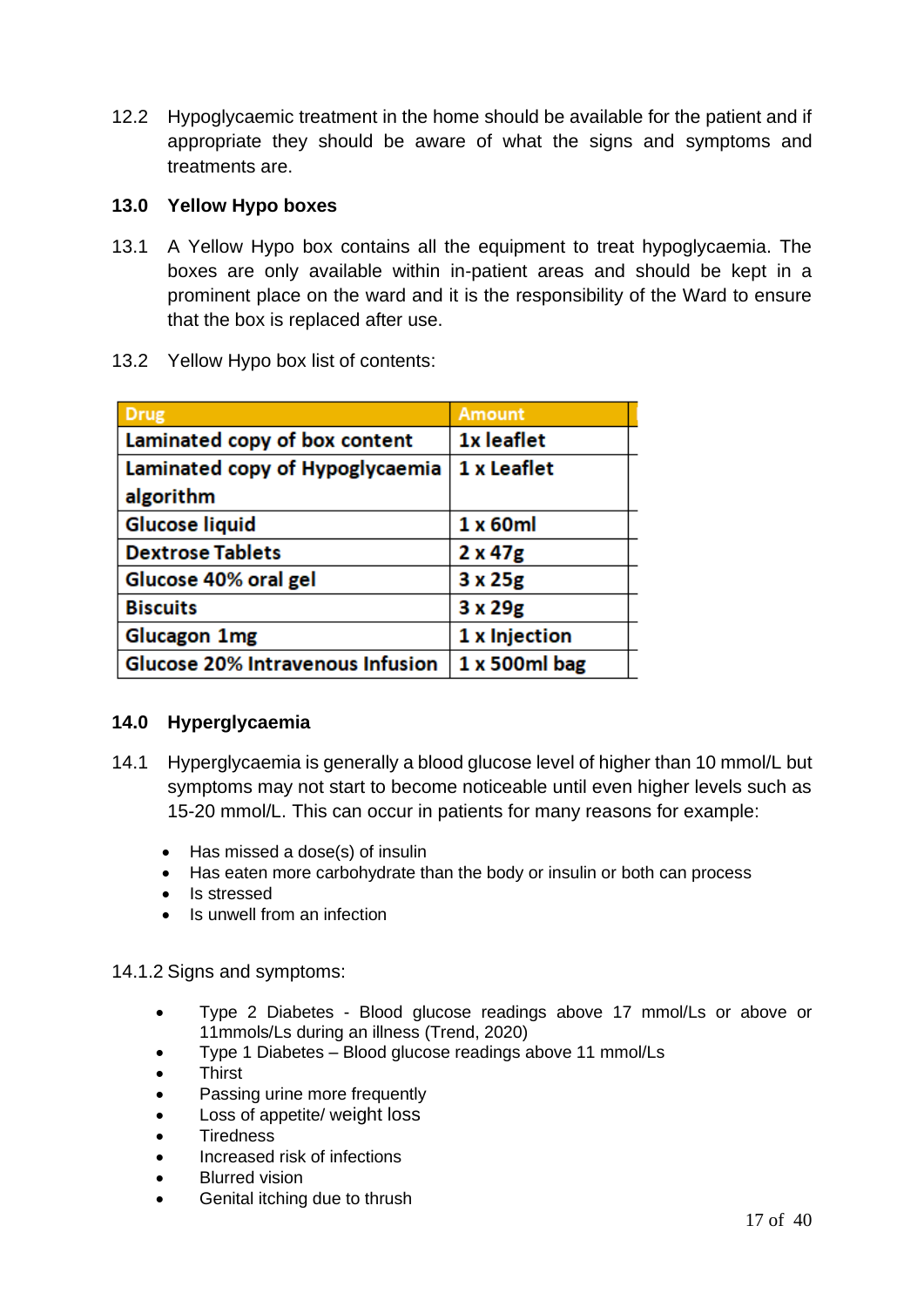- 14.1.3 If the patient has type 1 diabetes with a blood glucose over 11 mmols/L and/or any of the following symptoms test for ketones in the urine or test for blood ketones if a blood ketone meter and blood ketone strips are available.
	- Nausea and/or vomiting
	- Abdominal pain
	- Drowsiness
	- **Confusion**
	- Laboured breathing
- 14.1.4 If ketones are present in the urine or in the blood contact the patients General Practitioner, Advanced Nurse Practitioner or Doctor immediately. If medium or above ketones are present in the urine, the patient should be sent **IMMEDIATELY** to Accident & Emergency.

#### **THESE SYMPTOMS MUST BE TREATED AS AN EMERGENCY AS THEY MAY BE SIGNS OF DIABETIC KETOACIDOSIS**

14.1.5 Contact the General Practitioner, Doctor or Advanced Nurse Practitioner if;

- A pattern of raised blood glucose results becomes apparent
- The raised blood glucose levels are persistent
- The patient's condition has deteriorated

#### **15.0 Key tips to make the use of insulin safer.**

- 15.1 Insulin always has to be injected, there are currently three common devices used:
	- Insulin syringes
	- Insulin pen devices
	- Insulin pumps
- 15.1.2 NPSA (2011) guidance clearly states that where a patient has been assessed as motivated and safe to give their own insulin and is willing to assume responsibility and empowered, then self-administration of insulin is seen as a proactive way of minimising error. Staff should consider the full range of devices available that may support and promote self-management of their condition. Staff within both hospital and community settings should therefore only administer insulin when the patient is unable to self-administer safely and/or when this poses no risk to themselves or others.

**All alternative strategies and resources should be exhausted prior to community nursing staff taking on the long-term responsibility of regular administration of insulin to an individual patient.**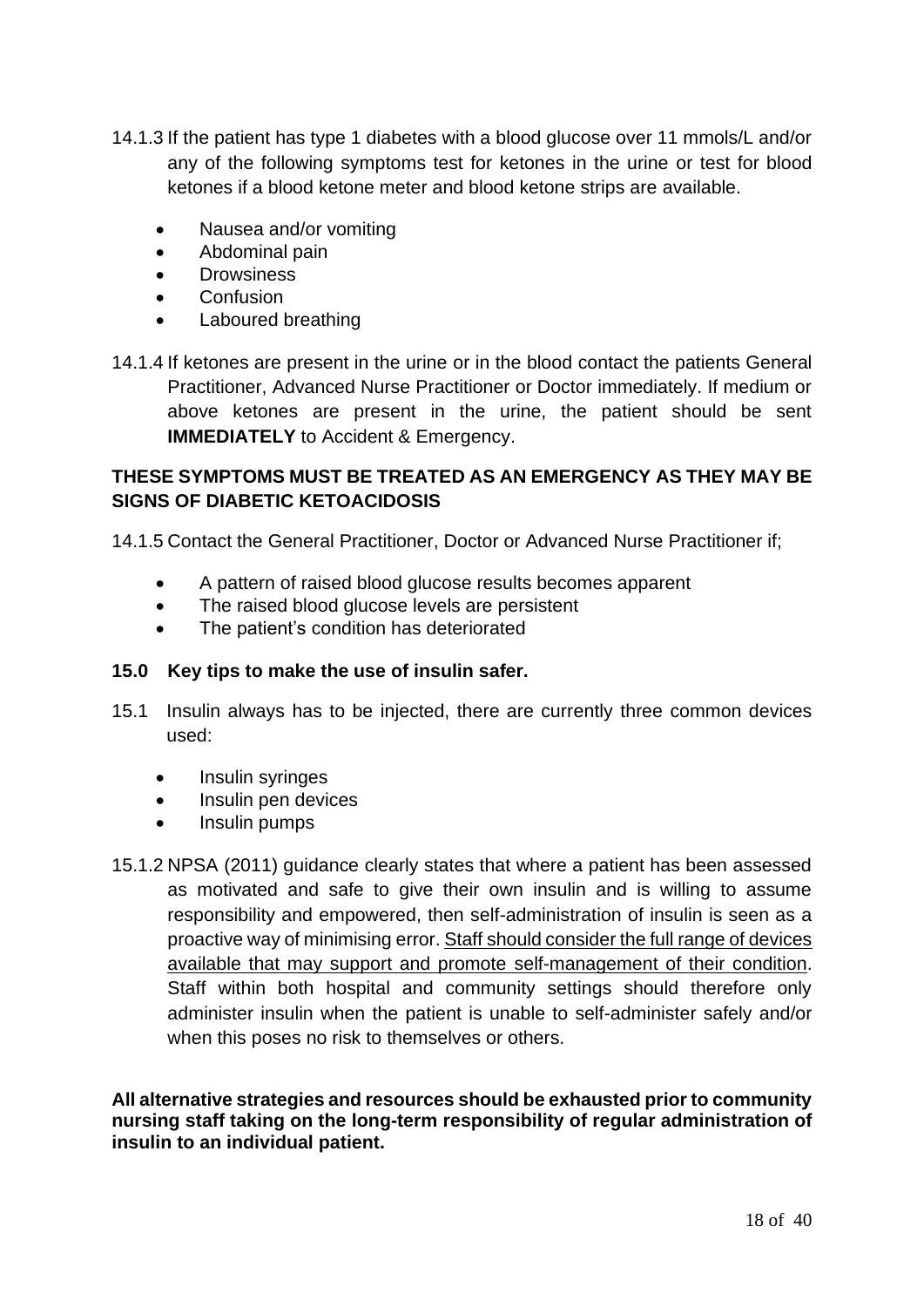#### **16.0 Patient information leaflet**

- 16.1 In accordance with the recommendations of NPSA/2011, by June 2012, all patients aged 18 and over receiving care should be directed to a patient information booklet detailing known error-prone situations and actions that may minimise harm.
- 16.2 Patient information leaflets improve patient safety by empowering patients as they take an active role in their treatment with insulin. "Keeping Safe With Insulin Therapy" can be accessed and downloaded from https://www.diabetes.org.uk

#### **17.0 Insulin Prescriptions and Authorisations**

17.1 In accordance with national guidance all prescriptions and authorisations should be written whereby the amount required is followed by the word Units written in full i.e., 10 Units with a space between the number and word. Unit should be spelt with a capital U to avoid confusion and to reduce the risk of a drug error occurring (NPSA 2010).

#### **18.0 Different Insulin Formulation and Concentration**

- 100 units/ml Insulin
	- o 100 units/ml insulin is the preparation most commonly used.
- 200 units/ml Insulin
	- $\circ$  There are two insulin preparations that deliver 200 units/ml insulin in the UK. Insulin Degludec (Tresiba) and Humalog ® 200 units/ml KwikPen ® (Insulin Lispro).
	- o Beware the packaging for the 100/ml and 200/ml is similar
- 300 units/ml Insulin
	- o Toujeo® (300Units/ml insulin glargine injection) Solostar®
	- o Each 1ml contains 300 units insulin glargine
- 500 units/ml Insulin
	- $\circ$  500 units/ml insulin e.g., Humulin R is sometimes used in people who are insulin resistant and require the equivalent or more than 300units of 100 units/ml strength insulin per day. **Note:** 500 units strength insulin is measured in marks not units.
	- o **Warning:** it is 5 times more concentrated than 100 units/ml insulin (See appendix 9 for detailed information regarding syringes to be used)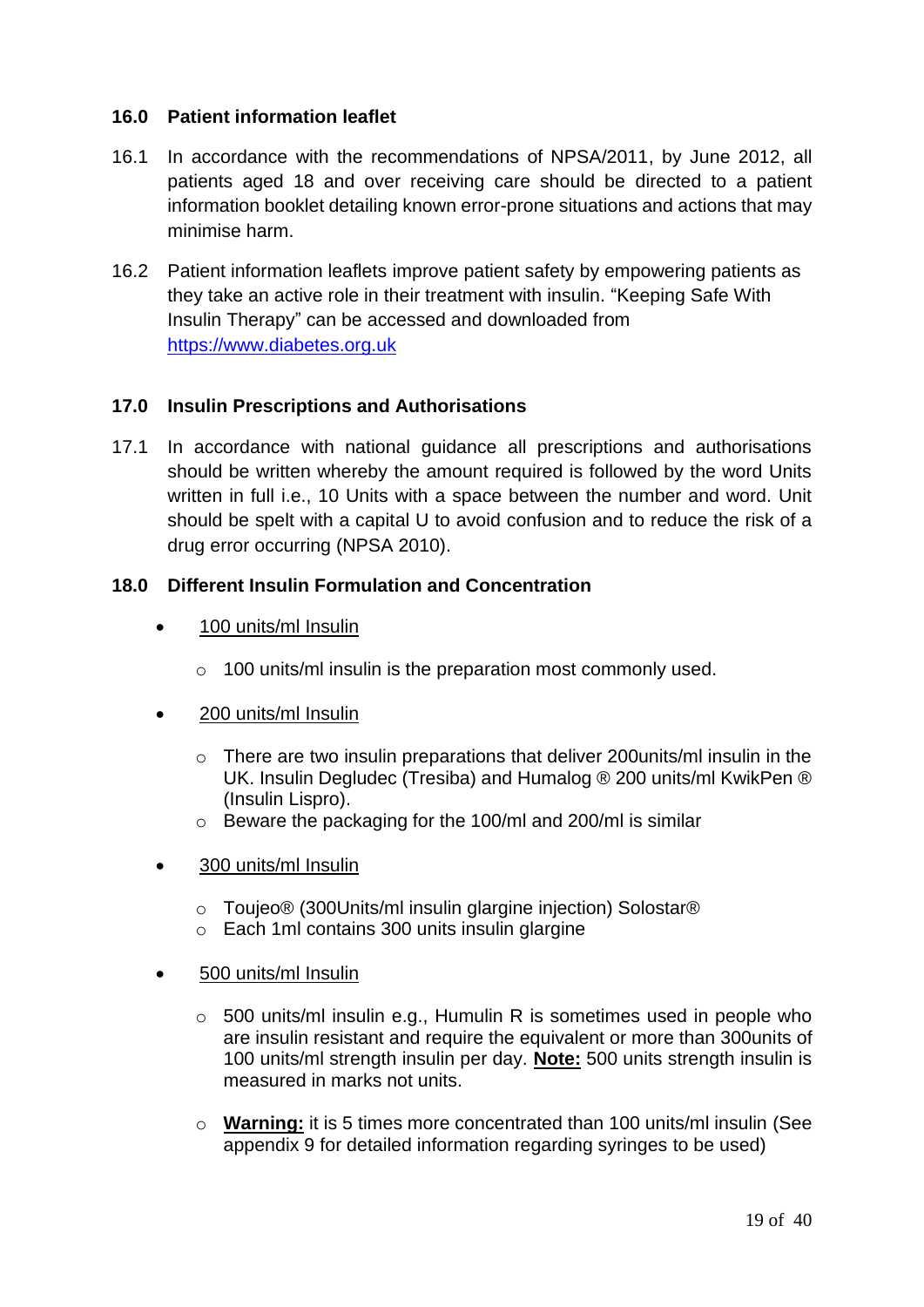#### **19.0 Advance Preparation of Insulin Syringes for Adult Patients to Administer at Home (Pre-drawing / Pre-mixing / Pre-dialling of insulin)**

- 19.1 The practice of pre-mixing and or preloading insulin into a syringe or predialling an insulin pen for use by the patient at a later date is poor practice and is unsupported by evidence and has been linked to insulin errors. As a result, the Trust has taken the decision that to ensure patient safety this is **NOT** part of our practice.
- 19.2 Any patient currently in receipt of pre-drawn up insulin care packages must be visited by a Senior Nurse and Diabetic Nurse Specialist who together with the named nurse and the patient explore and instigate the best option for promoting independence in administering insulin. This must be accompanied by a personalised care plan that reflects this.
- 19.2 Any patient who moves onto a caseload from another area who is in receipt of pre-drawn up insulin care packages must be visited by a Senior Nurse and Diabetic Nurse Specialist who together with the named nurse and the patient will explore and instigate the best option for promoting independence in administering insulin. Under no circumstances must pre-mixing / pre-drawing / or pre-dialling continue.

#### **20.0 The Insulin Administration Process…** (TREND, 2018)

#### 20.1 **Injection Site Selection and Rotation of Injection Sites**

- 20.1.2 Prior to starting the procedure, wash your hands using liquid soap and water. Injections should be given into a clean site in accordance with organisational infection prevention and control policies. The site should be cleansed with soap and water when found to be unclean.
- 20.1.3 The site should be inspected and palpated prior to injection. Avoid using a site showing signs of lipohypertrophy (a build-up of subcutaneous fat tissue at a site where insulin has been injected continuously), inflammation, oedema or infection until the problem has been resolved.
- 20.1.4 Consideration should be made to the selection of the site to be injected as body sites have varying insulin absorption rates. Patient choice should also be taken into account.
- 20.1.5 The abdomen is the preferred site for the injection of soluble insulin (as it absorbed faster in this area).
- 20.1.6 The thighs and buttocks are the preferred sites for Neutral Protamine Hagedorn (NPH) insulin where absorption is slowest.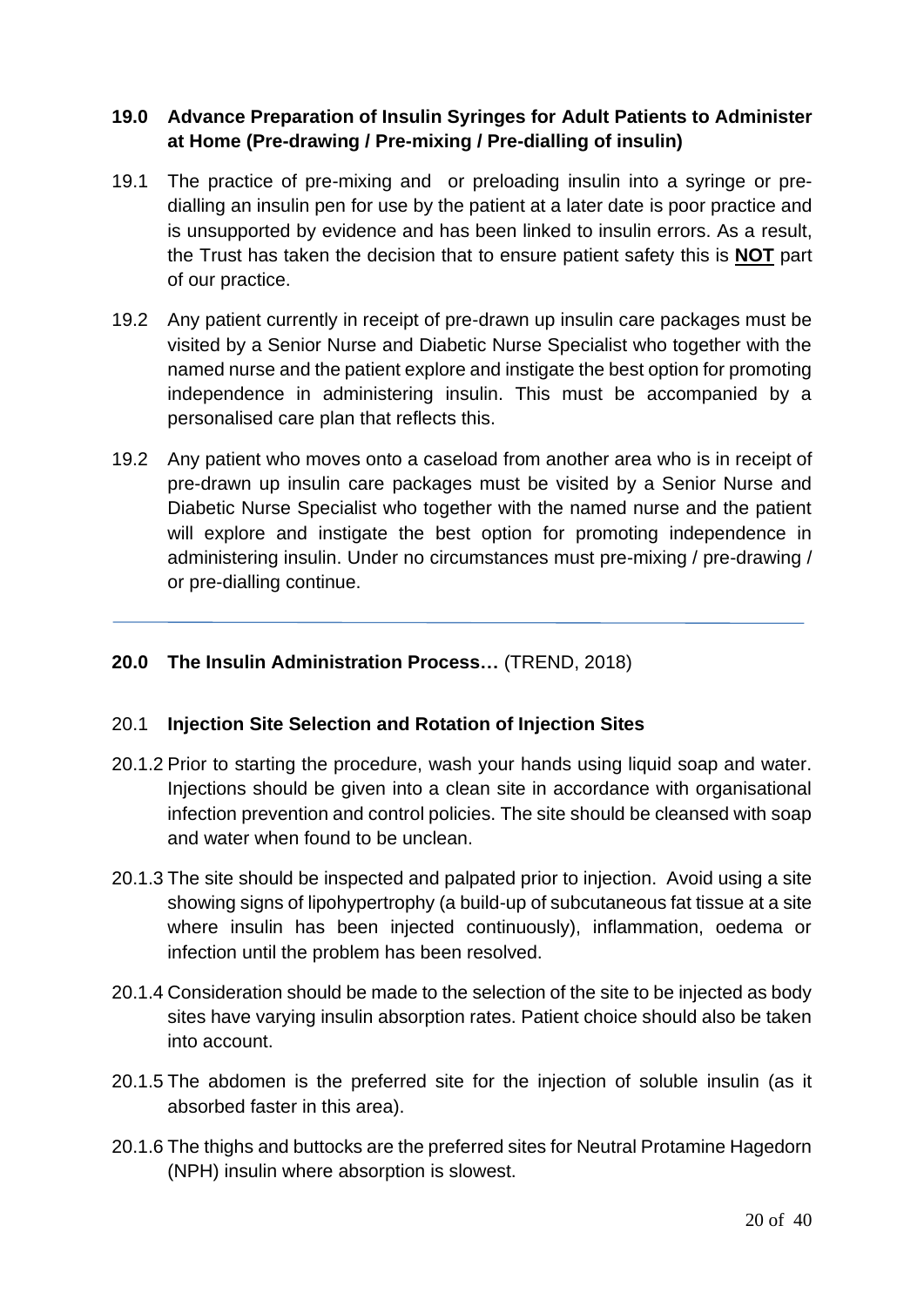- 20.1.7 When pre-mixed insulin is being injected, it is suggested that the abdomen is used in the morning, and the thigh or buttock in the evening. (TREND 2018)
- 20.1.8 Injections should be administered on a rotation scheme from the onset of injection therapy (FIT 2016, TREND 2018).
- 20.1.9 One scheme with proven effectiveness dividing the injection site into quadrants (or halves when using the thighs or buttocks); using one quadrant per week and moving always in the same direction, either clockwise or anti-clockwise as indicated below (FIT 2016, TREND 2018).



- 20.1.10 Injections within any quadrant or half should be spaced at least 1cm from each other in order to avoid repeat tissue trauma (FIT 2016).
- 20.1.11 Staff must ensure that the rotation scheme and the site used for injecting the insulin each time is documented in the patient record.

#### **21.0 Choice of Needle Length and Injection Technique**

- 21.1 A new safety insulin syringe or retractable safety pen needle should be used for each injection.
- 21.2 4mm pen needles are recommended for all adults regardless of age, gender or BMI. If inserted at an angle of 90 degrees, it is long enough to penetrate the skin and enter the subcutaneous tissue with little risk of intramuscular injection.

#### 21.3 4mm is the needle of choice for obese patients but a 5mm needle may be used.

- For an extremely thin adult (BMI<19) make a lifted skin fold as indicated below if appropriate exhibiting caution to avoid a needle stick injury and taking care to ensure that the skin is not squeezed so tightly that it causes skin blanching or pain.
- Others may be injected using a 4mm pen needle without a lifted skin fold
- Individuals using >8mm needles should ensure they are using a lifted skin fold to avoid IM injections (FIT 2016).
- When a syringe needle is used in adults the injection should always be administered into a lifted skin fold.(FIT 2016)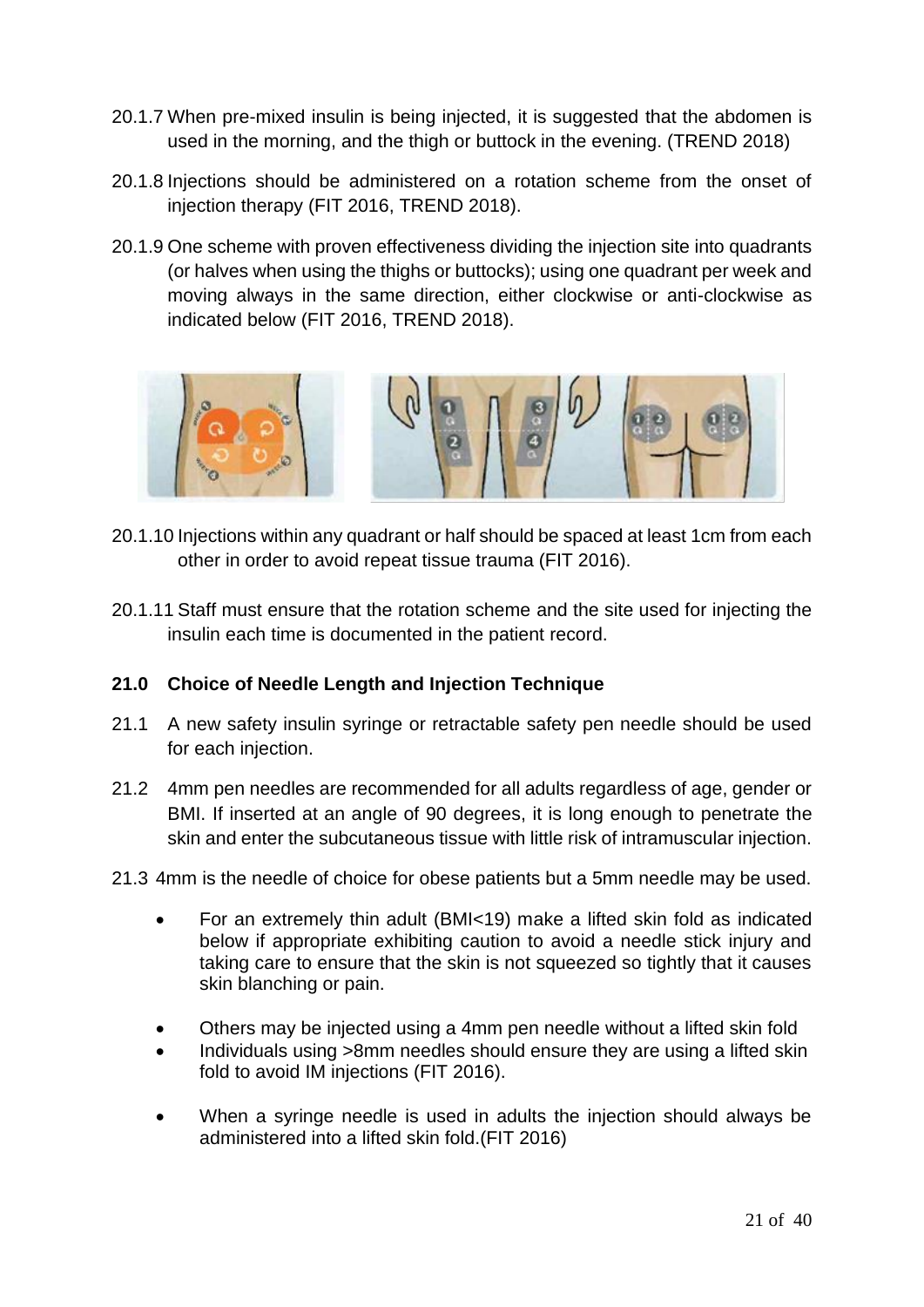Use of a syringe needle in extra thin adults (BMI<19) is not recommended, even using a lifted skin fold because of the excessively high risk of intramuscular injection(FIT 2016)



• Insert needle into skin at 90-degree angle in a smooth movement as indicated below. Inject the insulin slowly ensuring that either the plunger (syringe) or button (pen) has been fully depressed.



- For a pen device: Leave the pen in the skin for at least 10 seconds after the thumb button is fully depressed before withdrawing the needle in order to deliver the full dose and prevent the leakage of medication. Counting past ten may be necessary for higher doses (FIT 2016).
- For a syringe needle: It is not necessary to hold under the skin for a count of ten after the plunger has been depressed. (FIT 2016).
- Withdraw needle from skin.
- Release lifted skin fold.
- Dispose of used needle in accordance with the organisations waste policy and Sharps policy (FIT 2016t). **Needles must never be resheathed**.
- Wash hands with liquid soap and water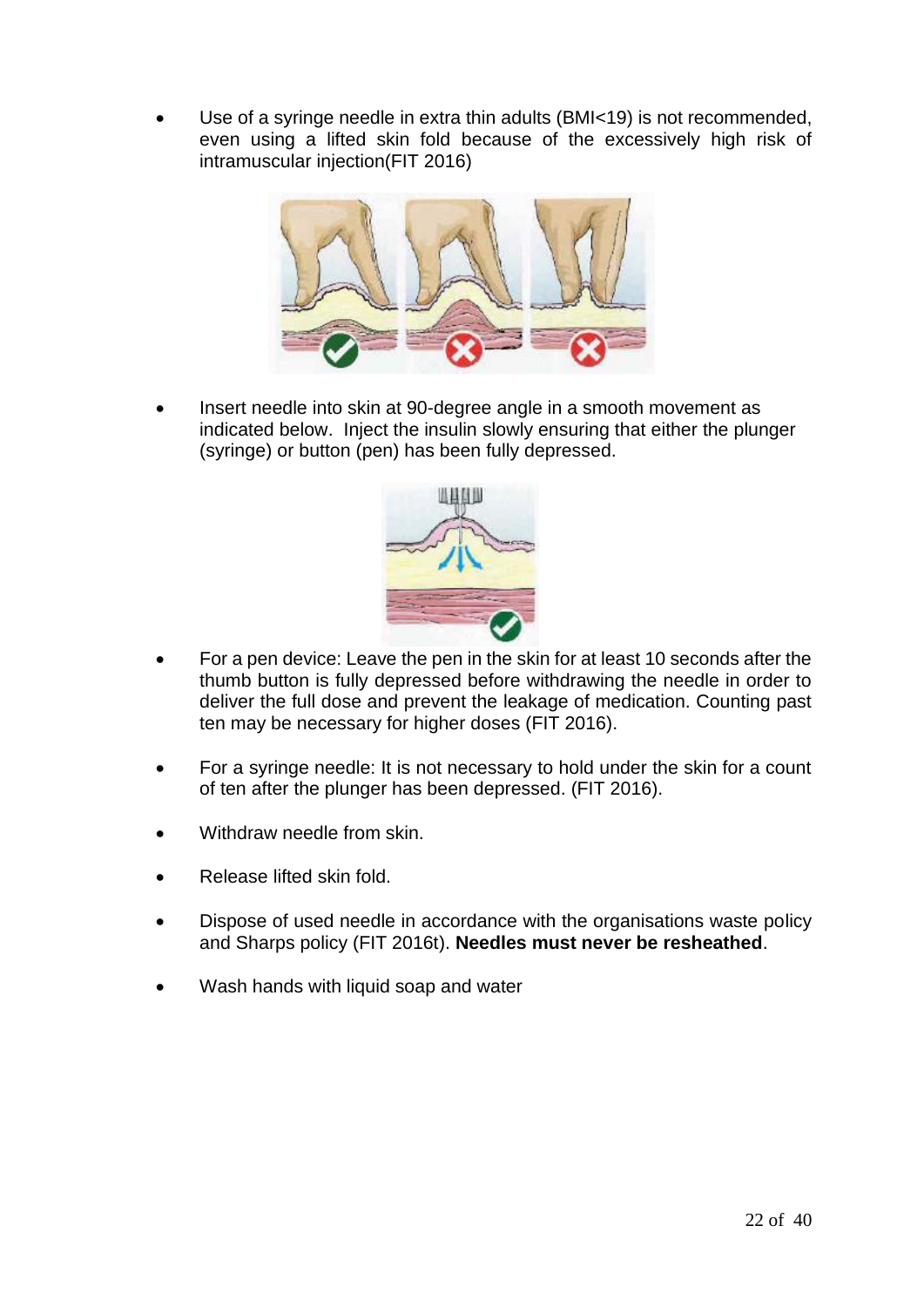#### **22.0 Important Information Regarding the Use of Pen Devices**

- 22.1 If staff are required to administer insulin using an insulin pen device, they must ensure that they know how to operate the device. (NPSA 2010).
- 22.2 If staff are required to administer insulin using a pen device a single use retractable safety pen needle is to be prescribed and used. Examples include BD Auto Shield Duo and the GlucoRX safety Pen needle.
- 22.3 Community nursing staff are expected to carry single use retractable safety pen needles.
- 22.4 Where a retractable safety pen needle is incompatible with the pen device, the staff member must contact the prescriber to discuss and identify an alternative option.
- 22.5 Pen devices should be primed by dialling in 2 units of insulin and performing an air shot (observing at least a drop at the needle tip) according to the manufacturer's instructions before each injection. Once flow is verified, the desired dose should be dialled, and the insulin administered (FIT 2016).
- 22.6 Pen devices and cartridges are for single person use only and must never be shared due to the risk of cross contamination in accordance with policy.

#### **Insulin should NEVER be drawn from pen cartridges to be used in a standard insulin syringe. This practice must now cease. The practice has been associated with inadvertent overdose of insulin. (NPSA 2016)**

#### **23.0 Important Information Regarding the use of Insulin Syringes**

- 23.1 Only insulin syringes must be used when administering insulin. (NPSA, 2010)
- 23.2 If staff are required to administer insulin using an insulin syringe a single use BD Safety Glide™ Insulin Syringe is to be used to reduce the risk of needle stick injury. Please follow the manufacturer's accompanying instructions when using this device.
- 23.3 The following versions of the syringe are available to order from NHS supplies:

| <b>Product Description</b> | Cat Nu | Length            | Volum    | (G) | <b>Box</b> | Case | <b>NHS</b>    |
|----------------------------|--------|-------------------|----------|-----|------------|------|---------------|
|                            |        |                   | $e$ (ML) |     | Siz        | Size | Cat'          |
|                            |        |                   |          |     | е          |      | Number        |
| BD Safety Glide™ + 0.5mm   | 305932 | 12.7 <sub>m</sub> | 0.5ml    | 29  | 100        | 400  | <b>FWD057</b> |
| Insulin Syringe (Blister   |        | m                 |          | G   |            |      |               |
| Pack)                      |        |                   |          |     |            |      |               |
| BD Safety Glide™ + 0.5mm   | 305934 | 8 <sub>mm</sub>   | 0.5ml    | 30  | 100        | 400  | <b>FWD085</b> |
| Insulin Syringe (Blister   |        |                   |          | G   |            |      |               |
| Pack)                      |        |                   |          |     |            |      |               |
| BD Safety Glide™ + 0.3mm   | 305937 | 8 <sub>mm</sub>   | 0.3ml    | 31  | 100        | 400  | <b>FWD087</b> |
| Insulin Syringe (Blister   |        |                   |          | G   |            |      |               |
| Pack)                      |        |                   |          |     |            |      |               |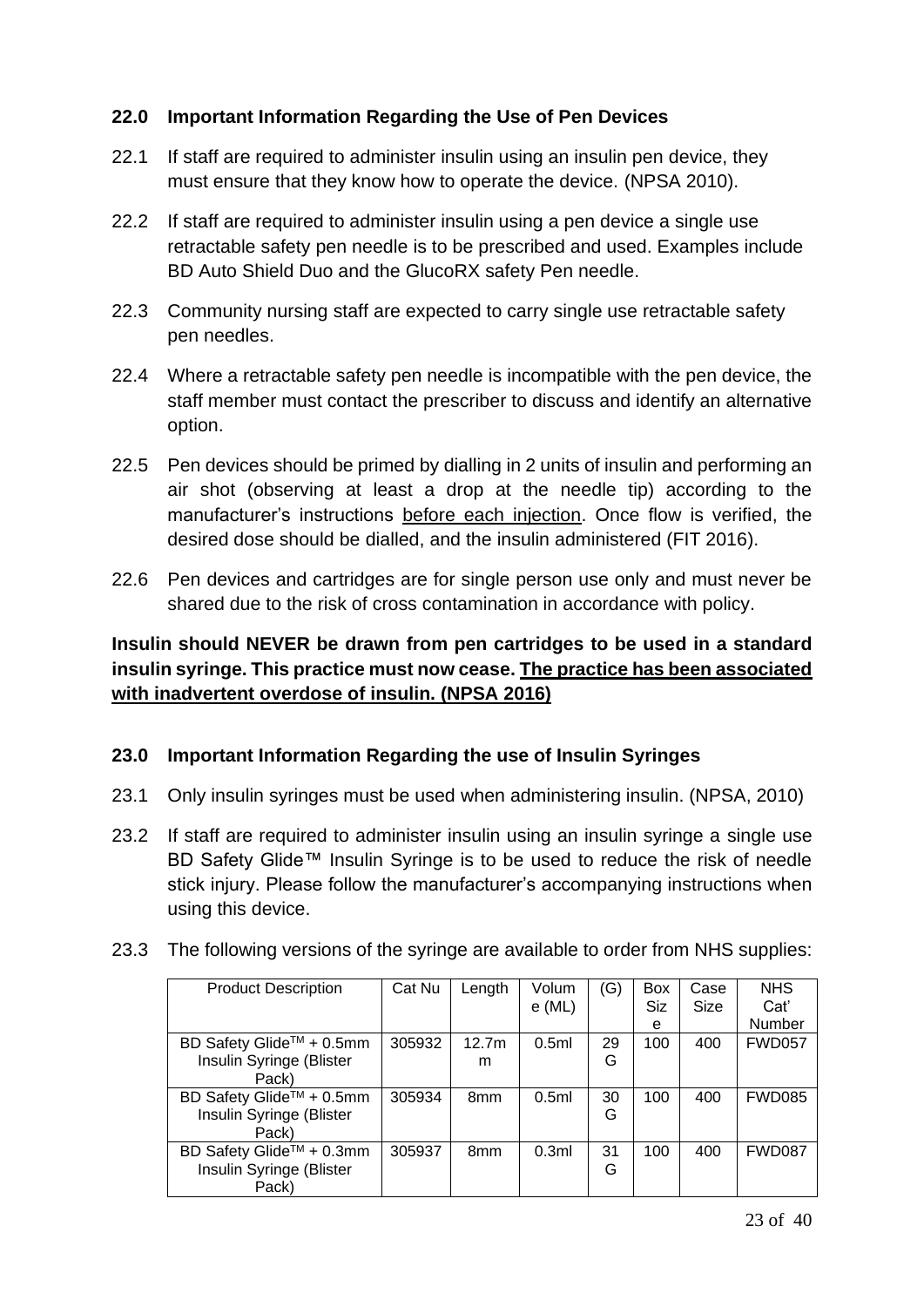- 23.4 When drawing up insulin, the air equivalent to the dose should be drawn up first and injected into the vial to facilitate easier withdrawal (FIT 2016).
- 23.5 If air bubbles are seen in the syringe, hold the syringe with the needle uppermost, tap the barrel to bring them to the top and then remove the bubbles by pushing the plunger to expel the air (FIT 2016).

#### **24.0 Insulin storage and suspension**

- 24.1 Insulin in current use can be stored at room temperature (for a maximum of 28 days after initial opening within the expiry date). The date of opening must be written on the vial.
- 24.2 Insulin must not be stored in areas of direct sunlight or extreme temperature. Within the patient's own home unopened insulin should be stored in area of the refrigerator where freezing is unlikely to occur (FIT 2016).
- 24.3 Within the hospital, insulin is to be stored in accordance with organisational policy (Leicestershire Medicines Code 2019).
- 24.4 Cloudy insulin must be gently rolled between the palms ten times and inverted ten times (not shaken) until the crystals go back into suspension and the solution becomes a consistent milky white colour prior to administration (FIT 2016).

#### **25.0 Insulin pumps**

- 25.1 An insulin pump is a small programmable device that holds an insulin cartridge/reservoir and delivers a continuous flow of insulin to the body through a thin plastic tube inserted in the body.
- 25.2 A pump is programmed to deliver insulin over 24 hours. Extra insulin is then given by the patient at the touch of a button to cover mealtimes. Most infusion sets are worn in the abdominal area. Patients generally refill their insulin reservoir and change their infusion set every 2-3 days.

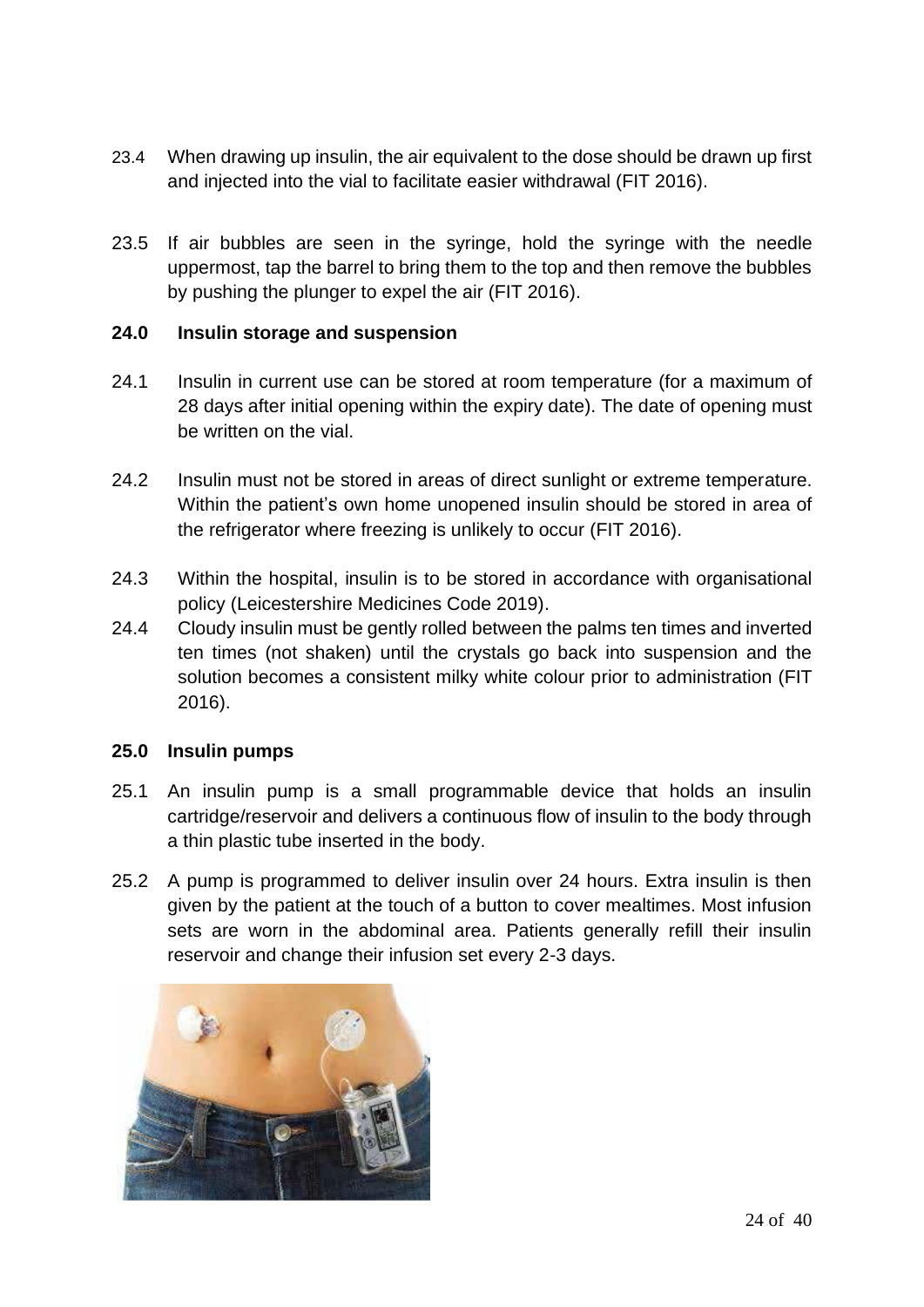#### **26.0 Sharps Disposal**

26.1 A sharps container must always be available at the point of care to ensure immediate, safe and correct disposal of used sharps. Community staff are required to adhere to the Management of Sharps and Exposure to Blood Borne Viruses Policy (LPT, 2019) in relation to the use of and safe transportation in the community of the sharps containers.

#### **27.0 Sharps Injury**

27.1 In the event of a sharps injury the flowchart (Appendix 11) must be followed, and the incident reported immediately to the staff's manager and occupational health and report the incident and complete an Electronic Incident Report Form (eirf).

#### **28.0 Drug Errors**

28.1 This policy should be read in conjunction with the LPT Medication Error Policy (2021). In the event of a drug error, it is essential to inform the line manager and complete an Electronic Incident Report Form (eirf) as per organisational policy.

#### **29.0 Monitoring Compliance and Effectiveness - complete the template below**

- 29.1 Duties outlined in this Policy will be evidenced through monitoring of the other minimum requirements
- 29.2 Where monitoring identifies any shortfall in compliance the group responsible for the Policy (as identified on the policy cover) shall be responsible for developing and monitoring any action plans to ensure future compliance

| <b>Ref</b>      | <b>Minimum</b><br><b>Requirements</b>                                          | <b>Evidence for</b><br>Self-<br>assessment | <b>Process for</b><br><b>Monitoring</b>                     | <b>Responsible</b><br>Individual /<br>Group                                  | Frequency<br>οf<br>monitoring |
|-----------------|--------------------------------------------------------------------------------|--------------------------------------------|-------------------------------------------------------------|------------------------------------------------------------------------------|-------------------------------|
| Pages<br>7 & 26 | Incidents<br>involving the<br>administration<br>of insulin will<br>be reviewed | Paragraphs<br>3.1 and 29.0                 | Incident data<br>on insulin<br>maladministr<br>ation errors | Directorate<br><b>Patient Safety</b><br>and<br><b>Effectiveness</b><br>Group | Monthly<br>Bi-monthly         |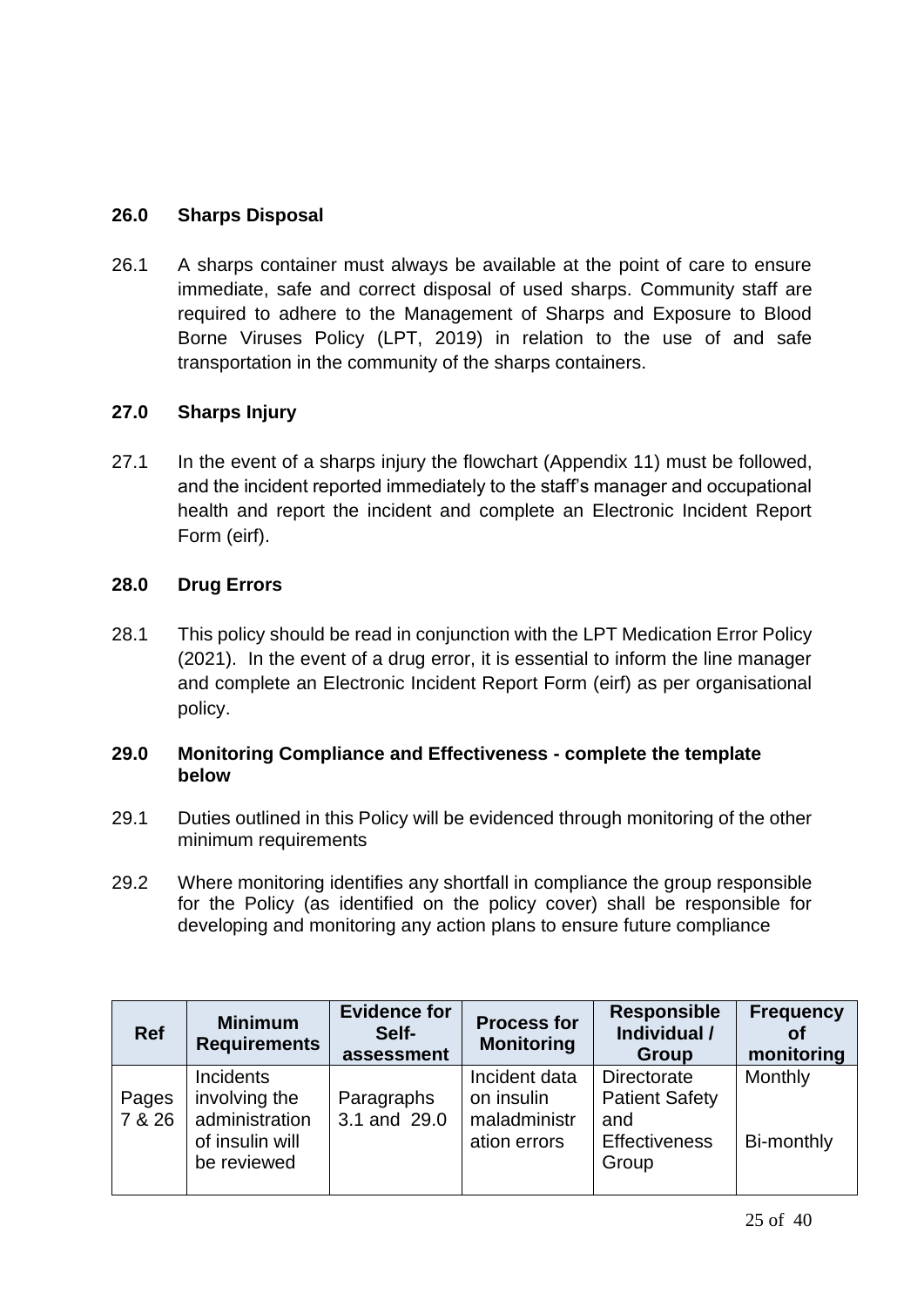| <b>Ref</b>            | <b>Minimum</b><br><b>Requirements</b>                                                       | <b>Evidence for</b><br>Self-<br>assessment | <b>Process for</b><br><b>Monitoring</b> | <b>Responsible</b><br>Individual /<br>Group     | <b>Frequency</b><br>Οt<br>monitoring |
|-----------------------|---------------------------------------------------------------------------------------------|--------------------------------------------|-----------------------------------------|-------------------------------------------------|--------------------------------------|
|                       |                                                                                             |                                            |                                         | Medication<br><b>Risk Reduction</b><br>Group    |                                      |
| Pages<br>22,23,<br>24 | Safer sharps<br><i>incidents</i><br>involving<br>insulin<br>administration<br>are monitored | Paragraphs<br>22.0, 22.3,<br>23.2, 24.2    | Incident data<br>reports                | <b>IPC</b> groups<br>and trust IPC<br>Committee | Bi-monthly                           |

#### **30.0 Standards/Performance Indicators**

| <b>TARGET/STANDARDS</b>                               | <b>KEY PERFORMANCE INDICATOR</b>                                                                                                                                                                                                                                                                                       |
|-------------------------------------------------------|------------------------------------------------------------------------------------------------------------------------------------------------------------------------------------------------------------------------------------------------------------------------------------------------------------------------|
| CQC Regulation 9 - Person Centred Care                | Evidenced by care plans that include the<br>patient's own words and target outcomes. Care<br>plans and outcomes that demonstrate the<br>partnership between the health care                                                                                                                                            |
| CQC Regulation 11 - Dignity and Respect               | professional and the patient.<br>Evidenced by the inclusion of a due regard<br>analysis (appendix 4). When carrying out care<br>privacy and dignity is maintained at all times as<br>far as is practicable. The patients preferred<br>name and title is made clear in documentation<br>and used during care provision. |
| CQC Regulation 12 - Safe Care and<br><b>Treatment</b> | Evidenced by ensuring clinicians have<br>undergone appropriate training and education<br>to carry out the care outlined in this policy.                                                                                                                                                                                |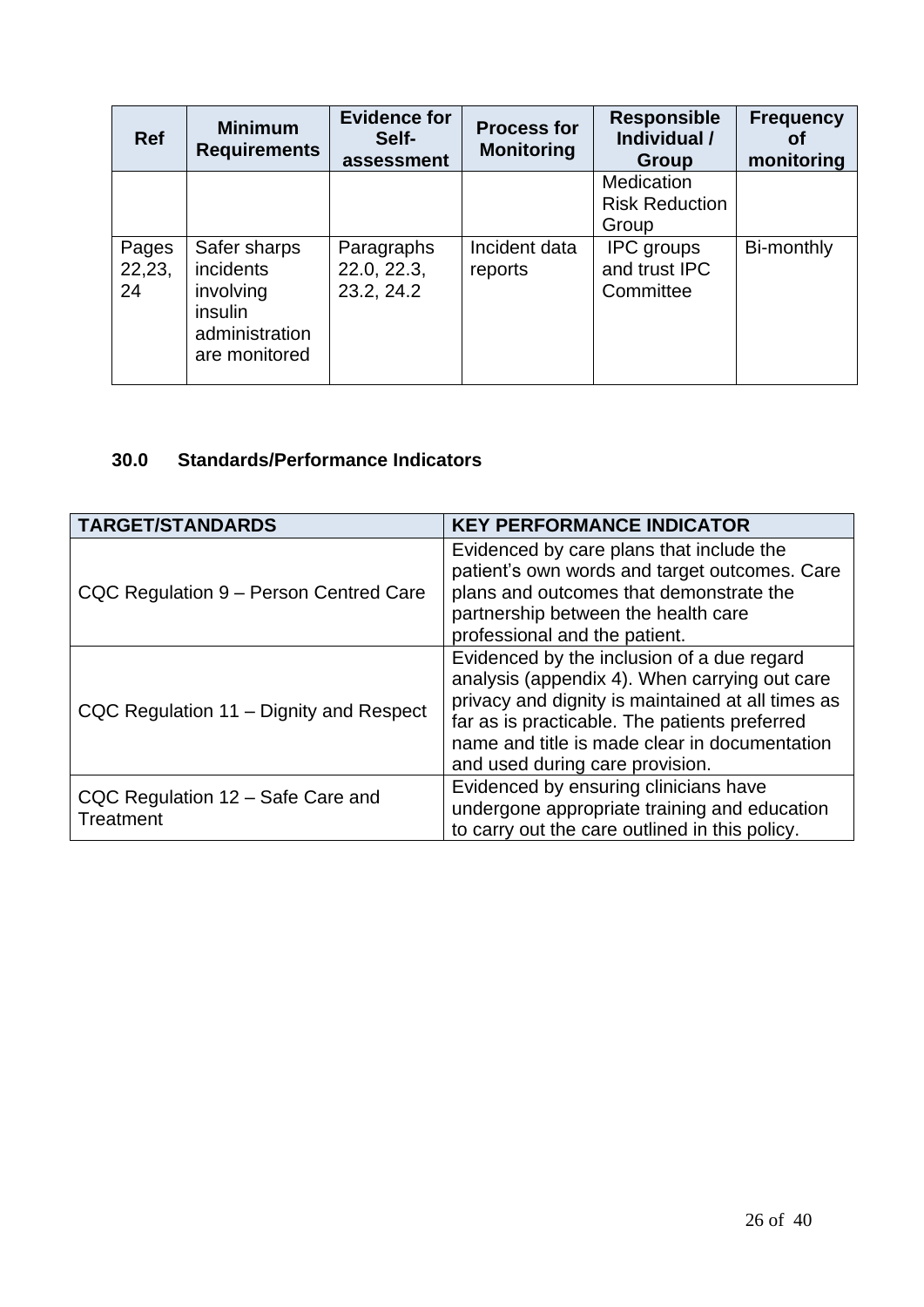#### **31.0 References and Bibliography**

The Policy was drafted with reference to the following:

BNF Online. Available at [www.bnf.nice.org.uk](http://www.bnf.nice.org.uk/) Accessed on 12 May 2022

Care Quality Commission (2020) Diabetes and Insulin Use. Available at [www.cqc.org.uk/guidance-providers/adult-social-care/diabetes-insulin-use](http://www.cqc.org.uk/guidance-providers/adult-social-care/diabetes-insulin-use) Accessed on 02 December 2020

Department of Health: Hazard Notice: Blood Glucose Measurements. Reliability of Results produced in Extra Laboratory Areas HN (Hazard) (87) 13.

Diabetes UK (2020) Home blood glucose testing. [www.diabetes.org.uk/guide-to-diabetes/managing-your-diabetes/testing](http://www.diabetes.org.uk/guide-to-diabetes/managing-your-diabetes/testing) Accessed on 09 July 2020

EU Directive (2010) Prevention of Sharps Injuries in the Healthcare Sector

Leicestershire Medicines Code (2022) Available at [https://www.areaprescribingcommitteeleicesterleicestershirerutland.nhs.uk/guidelines/secon](https://www.areaprescribingcommitteeleicesterleicestershirerutland.nhs.uk/guidelines/secondary-care/medicines-code/) [dary-care/medicines-code/](https://www.areaprescribingcommitteeleicesterleicestershirerutland.nhs.uk/guidelines/secondary-care/medicines-code/)

Leicestershire Partnership NHS Trust (2021) Anaphylaxis and Drug Allergy Policy

Leicestershire Partnership NHS Trust (2020) Consent to Examination or Treatment **Policy** 

Leicestershire Partnership NHS Trust (2020) Management and Reporting of Incidents

Leicestershire Partnership NHS Trust (2021) Medication Error Policy

Leicestershire Partnership NHS Trust (2020) Registered Nursing Associate Scope of Practice Policy.

Leicestershire Partnership NHS Trust (2019) Supporting Performance Policy and Procedure.

Leicestershire Partnership NHS Trust (2019) The Management of Sharps and Exposure to Blood Born Viruses [https://www.leicspart.nhs.uk/wp](https://www.leicspart.nhs.uk/wp-content/uploads/2020/01/The-Management-of-Sharps-and-Exposure-to-Blood-Borne-Viruses-Policy-exp-Mar-21-updated-Jan-20.pdf)[content/uploads/2020/01/The-Management-of-Sharps-and-Exposure-to-Blood-](https://www.leicspart.nhs.uk/wp-content/uploads/2020/01/The-Management-of-Sharps-and-Exposure-to-Blood-Borne-Viruses-Policy-exp-Mar-21-updated-Jan-20.pdf)[Borne-Viruses-Policy-exp-Mar-21-updated-Jan-20.pdf](https://www.leicspart.nhs.uk/wp-content/uploads/2020/01/The-Management-of-Sharps-and-Exposure-to-Blood-Borne-Viruses-Policy-exp-Mar-21-updated-Jan-20.pdf) Accessed on 22 July 2020

National Patient Safety Agency (NPSA) (2011) Patient Safety Alert NPSA/2011/PSA003 The adult patient's passport to safer use of insulin. London: **NPSA** 

National Patient Safety Agency (NPSA) (2010) Rapid Response Report NPSA/2010/RRR013: Safer administration of insulin. London: NPSA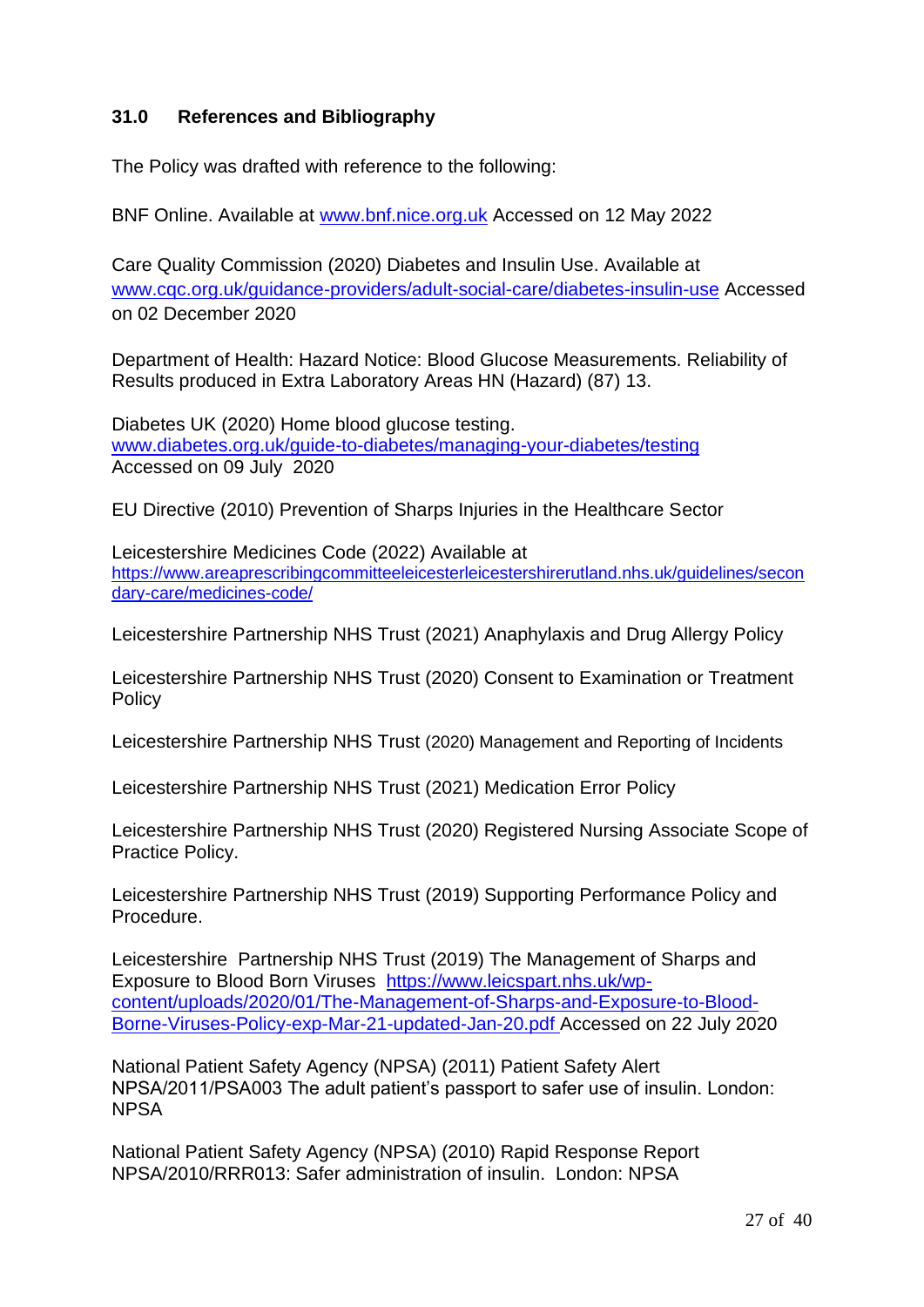National Patient Safety Agency (NPSA) (2016) 'Risk of severe harm and death due to withdrawing insulin from pen devices' London: NPSA

NHS Improvement (2018) Never Events List. London: NHS Improvement.

NICE (2016) NG17 Type 1 diabetes in adults: diagnosis and management.

NICE (2017) updated 2019 Safer Insulin Prescribing KTT20. Available at [www.nice.org.uk/advice/ktt20](http://www.nice.org.uk/advice/ktt20) Accessed on 02 December 2020

NICE (2019) NG28 Type 2 diabetes in adults: management

Nursing and Midwifery Council (Oct 2018) The Code. Professional Standards of Practice and Behaviour for Nurses, Midwives and Nursing Associates. Nursing and Midwifery Council, London.

Royal College of Nursing (2018) 3rd Edition, Advance preparation of insulin syringes for patients to administer at home: RCN guidance for community nurses. London: Royal College of Nursing: London.

The Forum for Injection Technique (FIT) (2016), 4<sup>th</sup> Edition. The UK Injection and Infusion Technique Recommendations. Available at [www.fit4diabetes.com](http://www.fit4diabetes.com/) Accessed on 09.July 2020

The Six Steps to Insulin Safety. Available at [www.diabetesonthenet.com](http://www.diabetesonthenet.com/) Accessed on 09 July 2020

TREND UK (2017) Keeping Safe With Insulin Therapy. Available at [www.diabetes.org.uk](http://www.diabetes.org.uk/) Accessed on 08 July 2020

TREND (2018) Injection Technique Matters: Best Practice Guideline to support Correct Injection Technique in Diabetes Care. [https://trend-uk.org/wp](https://trend-uk.org/wp-content/uploads/2018/11/ITM-Guideline_v9-FINAL-251018.pdf)[content/uploads/2018/11/ITM-Guideline\\_v9-FINAL-251018.pdf](https://trend-uk.org/wp-content/uploads/2018/11/ITM-Guideline_v9-FINAL-251018.pdf) Accessed on 19 July 2020

TREND (2020) Type 2 Diabetes: What to do when you are ill. Available at [https://.trend-uk.org/wp-content/uploads/2020/o3/a5\\_T2Illness\\_TREND\\_FINAL.PDF](https://.trend-uk.org/wp-content/uploads/2020/o3/a5_T2Illness_TREND_FINAL.PDF)  Accessed on 19 August 2020

TREND (2020) Hypoglyaemia in adults in the community. Recognition, Management and Prevention. Available at

[https://trenddiabetes.online/wp-](https://trenddiabetes.online/wp-content/uploads/2020/04/HCP_Hypo_TREND_2020_FINAL.pdf)

[content/uploads/2020/04/HCP\\_Hypo\\_TREND\\_2020\\_FINAL.pdf](https://trenddiabetes.online/wp-content/uploads/2020/04/HCP_Hypo_TREND_2020_FINAL.pdf) Accessed on 19 November 2020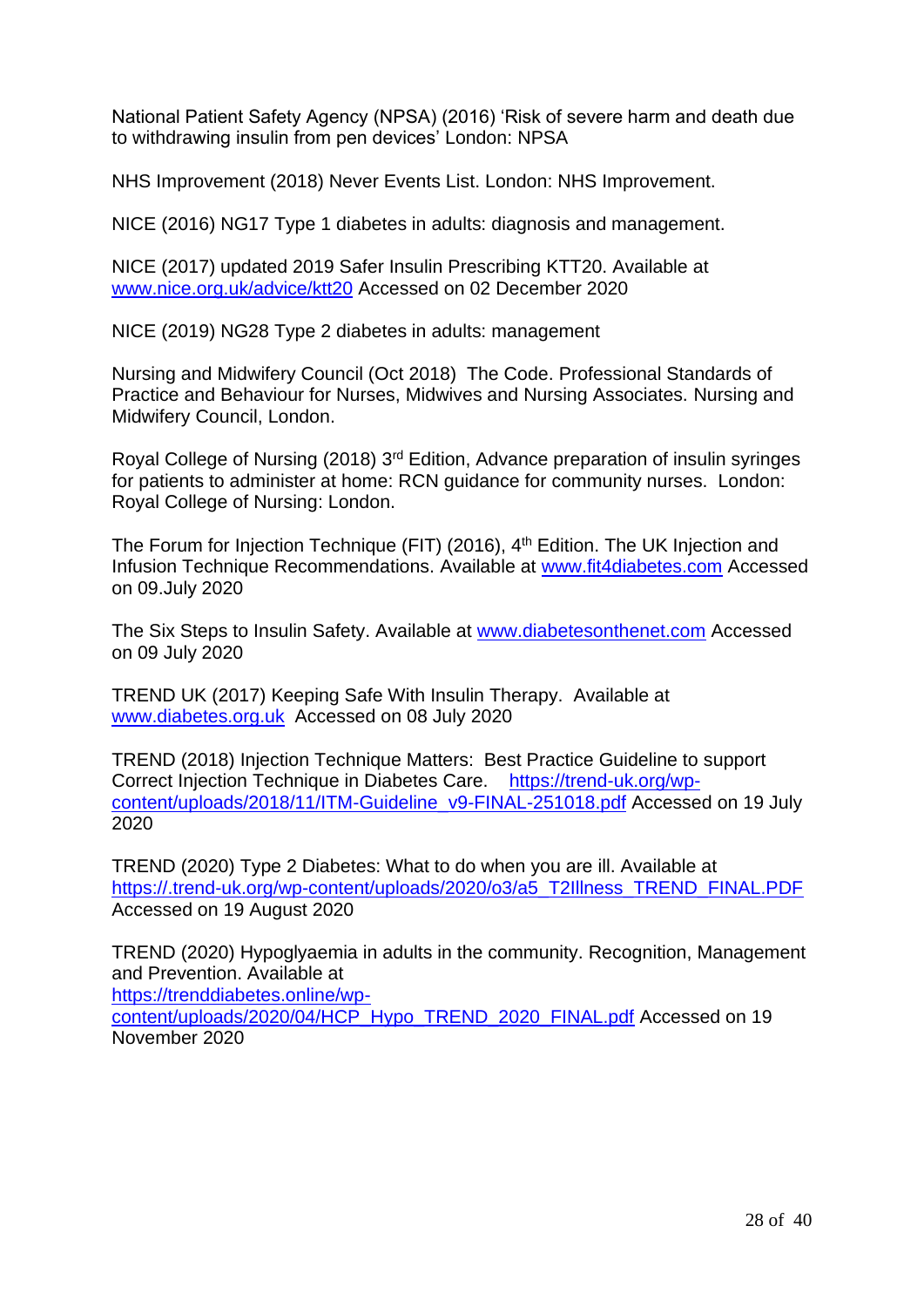# **Training Needs**

| <b>Training topic:</b>                                 | The Six Steps to Insulin Safety                                                                                                                                                         |
|--------------------------------------------------------|-----------------------------------------------------------------------------------------------------------------------------------------------------------------------------------------|
| Type of training:<br>(see study leave policy)          | $\Box$ Mandatory (must be on mandatory training register)<br>$\boxtimes$ Role specific<br>□ Personal development                                                                        |
| Division(s) to which the<br>training is applicable:    | ☑ Adult Mental Health & Learning Disability Services<br>☑ Community Health Services<br>$\Box$ Enabling Services<br>☑ Families Young People Children<br><b>Hosted Services</b><br>$\Box$ |
| <b>Staff groups who require</b><br>the training:       | Please specify<br>All staff authorised to administer insulin outlined in section 4.4                                                                                                    |
| <b>Regularity of Update</b><br>requirement:            | Once only                                                                                                                                                                               |
| Who is responsible for<br>delivery of this training?   | E-learning - www.diabetesonthenet.com.                                                                                                                                                  |
| Have resources been<br>identified?                     | Yes                                                                                                                                                                                     |
| Has a training plan been<br>agreed?                    | N/A                                                                                                                                                                                     |
| Where will completion of<br>this training be recorded? | $\Box$ uLearn<br>$\boxtimes$ Other (please specify)                                                                                                                                     |
| How is this training going to<br>be monitored?         | By line managers                                                                                                                                                                        |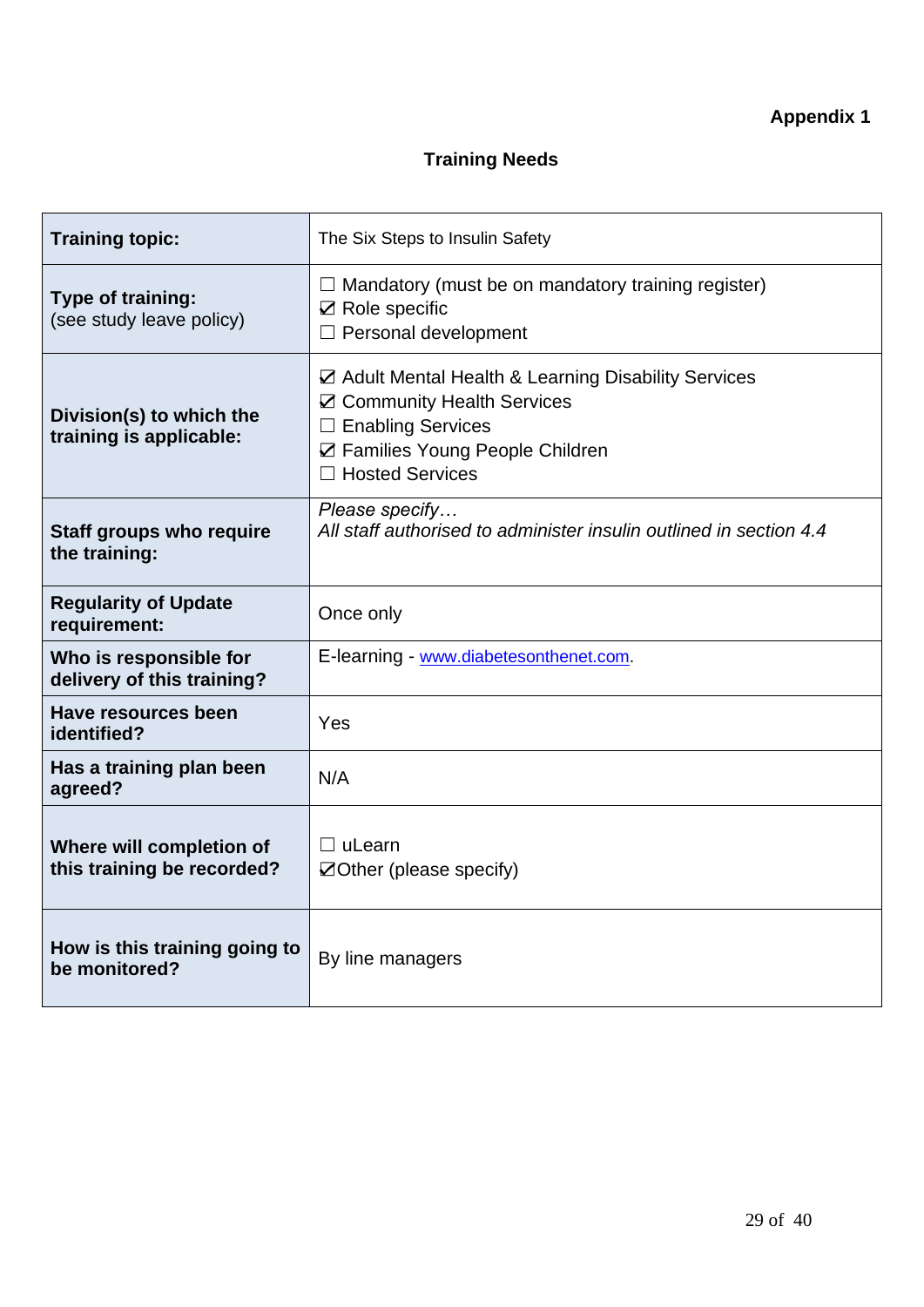#### **The NHS Constitution**

**The NHS will provide a universal service for all based on clinical need, not ability to pay. The NHS will provide a comprehensive range of services**

| Shape its services around the needs and preferences of individual<br>patients, their families and their carers                         | $\triangledown$ |
|----------------------------------------------------------------------------------------------------------------------------------------|-----------------|
| Respond to different needs of different sectors of the population                                                                      | ☑               |
| Work continuously to improve quality services and to minimise errors                                                                   | ☑               |
| <b>Support and value its staff</b>                                                                                                     | ☑               |
| Work together with others to ensure a seamless service for patients                                                                    | ☑               |
| Help keep people healthy and work to reduce health inequalities                                                                        | ☑               |
| Respect the confidentiality of individual patients and provide open<br>access to information about services, treatment and performance | $\triangledown$ |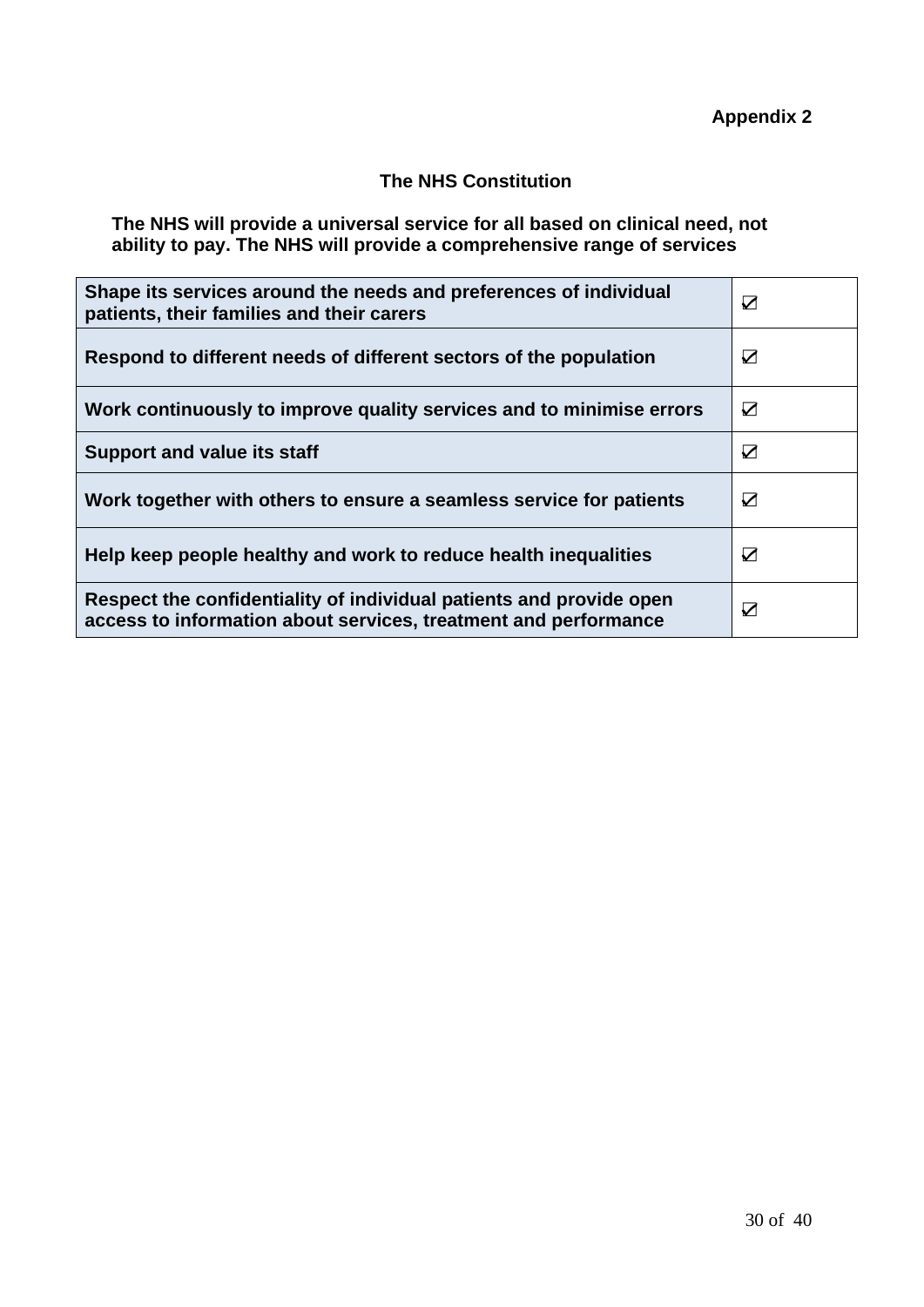# **Key individuals involved in developing the document**

| <b>Name</b>                  | <b>Designation</b>                 |
|------------------------------|------------------------------------|
| David Leeson                 | <b>Clinical Educator CHS</b>       |
| Elaine Liquorish             | <b>Clinical Education Lead CHS</b> |
|                              |                                    |
| Previous Version authored by |                                    |
| Pat Upsall LPT               |                                    |
| <b>Mark Millar LPT</b>       |                                    |
| Emma Wallis LPT              |                                    |
| June James UHL               |                                    |

## **Circulated to the following individuals for comment as stakeholders**

| <b>Name</b>                                                            | <b>Designation</b>                           |  |
|------------------------------------------------------------------------|----------------------------------------------|--|
| Fatema Attari                                                          | <b>LPT Specialist Clinical Pharmacist</b>    |  |
| Jackie Moore                                                           | LPT Lead Nurse for Physical Health AMH       |  |
| <b>Janette Barnett</b>                                                 | <b>UHL Diabetes Specialist Nurse</b>         |  |
| Joanne Charles                                                         | <b>LPT Lead Pharmacist CHS</b>               |  |
| <b>Jonathan Dexter</b>                                                 | <b>LPT Acting Consultant Nurse, Advanced</b> |  |
|                                                                        | <b>Nurse Practitioners</b>                   |  |
| <b>Tracy Yole</b>                                                      | LPT CHS Deputy Head of Nursing               |  |
| Circulated to members of the Medication Risk Reduction Group Sept 2020 |                                              |  |
| Circulated to members of the Medicines Management Group Nov 2020       |                                              |  |
| <b>Tracy Ward</b>                                                      | <b>Head of Patient Safety</b>                |  |
| Jodhun Persand                                                         | <b>Matron MHSOP</b>                          |  |
| Jeya Babudas                                                           | Ward Manager / ANP MHSOP                     |  |
| Sarah Latham                                                           | Deputy Head of Nursing Community             |  |
|                                                                        | <b>Hospitals</b>                             |  |
| Sue Arnold                                                             | <b>LPT Lead Nurse Patient Safety</b>         |  |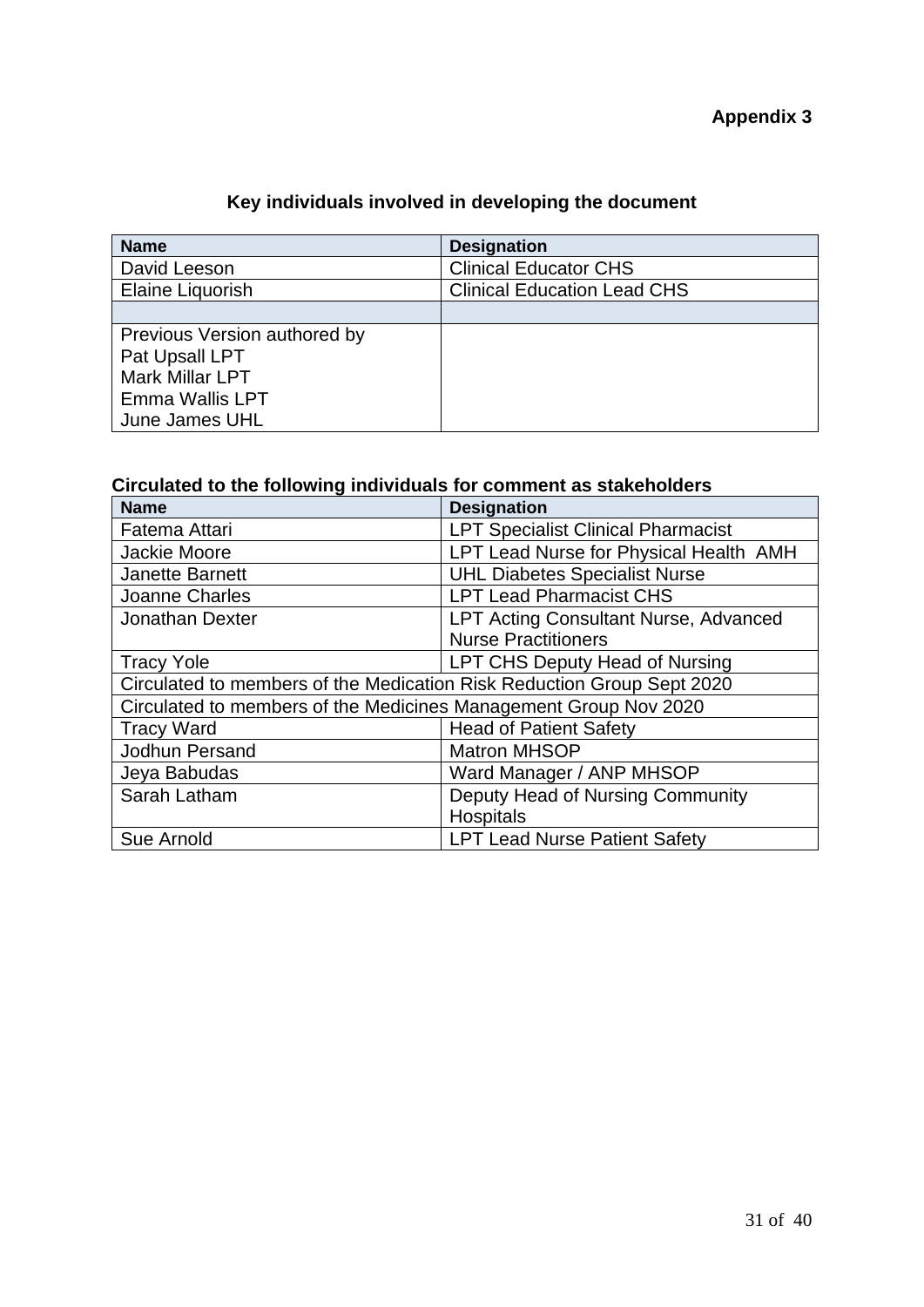# **Due Regard Screening Template Appendix 4**

| <b>Section 1</b>                                                                              |                           |                            |                                                      |            |  |
|-----------------------------------------------------------------------------------------------|---------------------------|----------------------------|------------------------------------------------------|------------|--|
| Name of activity/proposal                                                                     |                           | Policy review              |                                                      |            |  |
| <b>Date Screening commenced</b>                                                               |                           | <b>July 2020</b>           |                                                      |            |  |
| Directorate / Service carrying out the                                                        |                           |                            | <b>CHS - Community Hospitals</b>                     |            |  |
| assessment                                                                                    |                           |                            |                                                      |            |  |
| Name and role of person undertaking                                                           |                           |                            | David Leeson Clinical Educator                       |            |  |
| this Due Regard (Equality Analysis)                                                           |                           |                            |                                                      |            |  |
| Give an overview of the aims, objectives and purpose of the proposal:                         |                           |                            |                                                      |            |  |
| AIMS: To update and review the Insulin Administration policy and complete a proportionate     |                           |                            |                                                      |            |  |
| equality analysis                                                                             |                           |                            |                                                      |            |  |
| <b>OBJECTIVES:</b> Due regard and equality analysis                                           |                           |                            |                                                      |            |  |
|                                                                                               |                           |                            |                                                      |            |  |
|                                                                                               |                           |                            |                                                      |            |  |
| <b>Section 2</b>                                                                              |                           |                            |                                                      |            |  |
| <b>Protected Characteristic</b>                                                               |                           |                            | If the proposal/s have a positive or negative impact |            |  |
|                                                                                               | please give brief details |                            |                                                      |            |  |
| Age                                                                                           | No impact                 |                            |                                                      |            |  |
| <b>Disability</b>                                                                             | No impact                 |                            |                                                      |            |  |
| Gender reassignment                                                                           | No impact                 |                            |                                                      |            |  |
| Marriage & Civil Partnership                                                                  | No impact                 |                            |                                                      |            |  |
| <b>Pregnancy &amp; Maternity</b>                                                              | No impact                 |                            |                                                      |            |  |
| Race                                                                                          | No impact                 |                            |                                                      |            |  |
| <b>Religion and Belief</b>                                                                    | No impact                 |                            |                                                      |            |  |
| <b>Sex</b>                                                                                    | No impact                 |                            |                                                      |            |  |
| <b>Sexual Orientation</b>                                                                     | No impact                 |                            |                                                      |            |  |
| Other equality groups?                                                                        | None identified           |                            |                                                      |            |  |
| <b>Section 3</b>                                                                              |                           |                            |                                                      |            |  |
| Does this activity propose major changes in terms of scale or significance for LPT?           |                           |                            |                                                      |            |  |
| For example, is there a clear indication that, although the proposal is minor it is likely    |                           |                            |                                                      |            |  |
| to have a major affect for people from an equality group/s? Please tick appropriate           |                           |                            |                                                      |            |  |
| box below.                                                                                    |                           |                            |                                                      |            |  |
| Yes                                                                                           |                           |                            |                                                      | No         |  |
| High risk: Complete a full EIA starting click                                                 |                           | Low risk: Go to Section 4. |                                                      |            |  |
| here to proceed to Part B                                                                     |                           |                            |                                                      |            |  |
| <b>Section 4</b>                                                                              |                           |                            |                                                      |            |  |
| If this proposal is low risk please give evidence or justification for how you                |                           |                            |                                                      |            |  |
| reached this decision:                                                                        |                           |                            |                                                      |            |  |
| The policy does not put any person at risk of unfair treatment because of the characteristics |                           |                            |                                                      |            |  |
| reviewed. The review notes that cultural considerations, food and dietary requirements may    |                           |                            |                                                      |            |  |
| indirectly influence, however there is no direct impact on the procedure of administration of |                           |                            |                                                      |            |  |
| insulin.                                                                                      |                           |                            |                                                      |            |  |
| <b>Signed by reviewer/assessor</b>                                                            | David Leeson              |                            | <b>Date</b>                                          | 09.07.2020 |  |
| Sign off that this proposal is low risk and does not require a full Equality Analysis         |                           |                            |                                                      |            |  |
| <b>Head of Service Signed</b>                                                                 |                           |                            | <b>Date</b>                                          |            |  |
|                                                                                               |                           |                            |                                                      |            |  |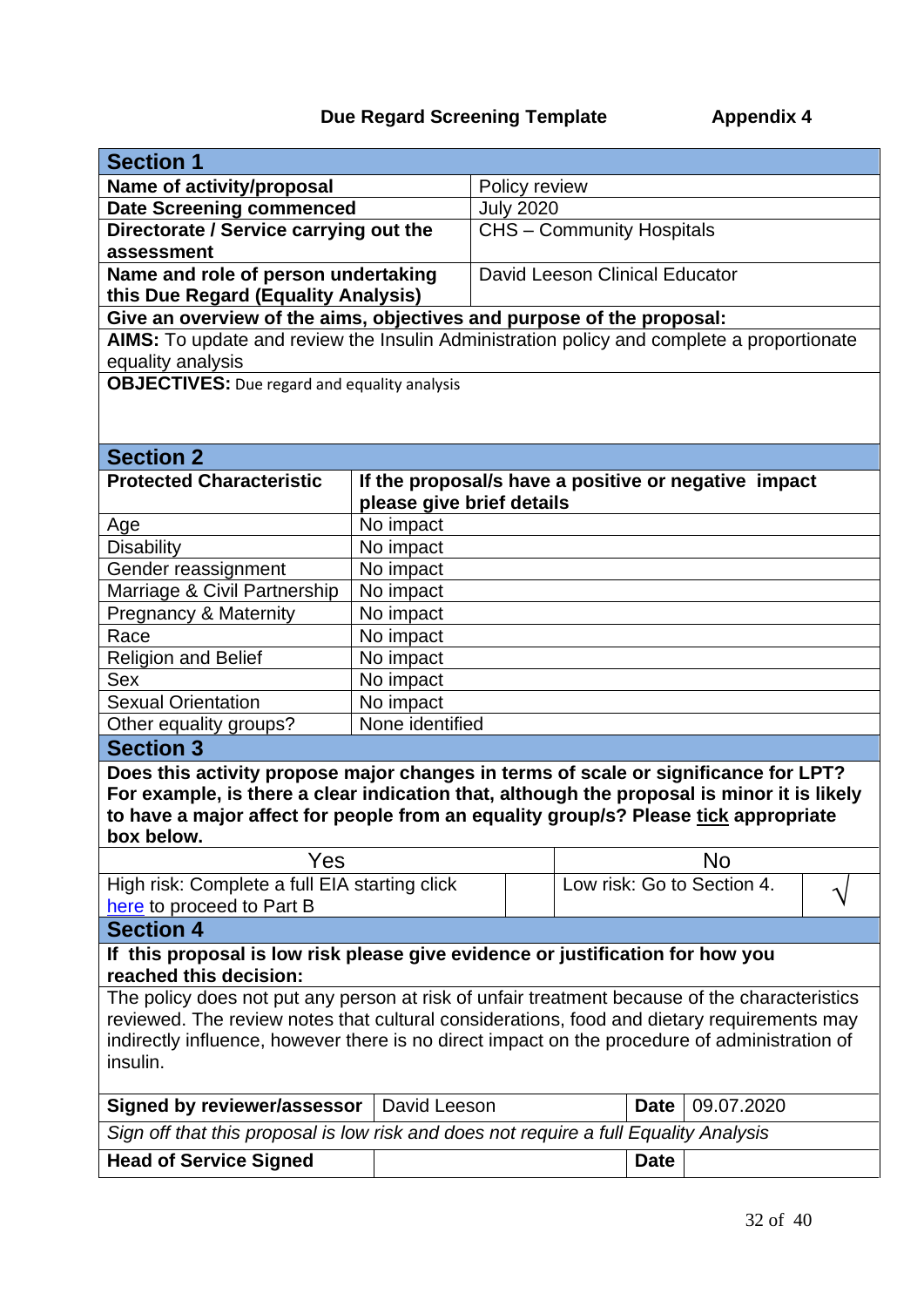#### **DATA PRIVACY IMPACT ASSESSMENT SCREENING Appendix 5**

**Data Privacy impact assessment (DPIAs) are a tool which can help organisations identify the most effective way to comply with their data protection obligations and meet Individual's expectations of privacy.** 

**The following screening questions will help the Trust determine if there are any privacy issues associated with the implementation of the Policy. Answering 'yes' to any of these questions is an indication that a DPIA may be a useful exercise. An explanation for the answers will assist with the determination as to whether a full DPIA is required which will require senior management support, at this stage the Head of Data Privacy must be involved.**

| <b>Name of Document:</b>                                                                                                                                                                                                                                                                                     | Safe Administration of Insulin to Adult Patients in a Hospital<br>and Community Setting Policy |                            |                                                                                                                              |                         |
|--------------------------------------------------------------------------------------------------------------------------------------------------------------------------------------------------------------------------------------------------------------------------------------------------------------|------------------------------------------------------------------------------------------------|----------------------------|------------------------------------------------------------------------------------------------------------------------------|-------------------------|
| <b>Completed by:</b>                                                                                                                                                                                                                                                                                         | David Leeson                                                                                   |                            |                                                                                                                              |                         |
|                                                                                                                                                                                                                                                                                                              |                                                                                                |                            |                                                                                                                              |                         |
| Job title                                                                                                                                                                                                                                                                                                    | <b>Clinical Educator</b>                                                                       |                            |                                                                                                                              | 16th July 2020          |
| <b>Screening Questions</b>                                                                                                                                                                                                                                                                                   |                                                                                                |                            | Yes /<br>No                                                                                                                  | <b>Explanatory Note</b> |
| 1. Will the process described in the document involve<br>the collection of new information about individuals?<br>This is information in excess of what is required to<br>carry out the process described within the document.                                                                                |                                                                                                | No                         |                                                                                                                              |                         |
| 2. Will the process described in the document compel<br>individuals to provide information about them? This is<br>information in excess of what is required to carry out<br>the process described within the document.                                                                                       |                                                                                                | No                         |                                                                                                                              |                         |
| 3. Will information about individuals be disclosed to<br>organisations or people who have not previously had<br>routine access to the information as part of the<br>process described in this document?                                                                                                      |                                                                                                | No                         | Information may be shared with<br>the patients consent between<br>healthcare professionals this is<br>documented in systmone |                         |
| 4. Are you using information about individuals for a<br>purpose it is not currently used for, or in a way it is<br>not currently used?                                                                                                                                                                       |                                                                                                | No                         |                                                                                                                              |                         |
| 5. Does the process outlined in this document involve<br>the use of new technology which might be perceived<br>as being privacy intrusive? For example, the use of<br>biometrics.                                                                                                                            |                                                                                                | No                         |                                                                                                                              |                         |
| 6. Will the process outlined in this document result in<br>decisions being made or action taken against<br>individuals in ways which can have a significant<br>impact on them?                                                                                                                               |                                                                                                | No                         |                                                                                                                              |                         |
| 7. As part of the process outlined in this document, is<br>the information about individuals of a kind particularly<br>likely to raise privacy concerns or expectations? For<br>examples, health records, criminal records or other<br>information that people would consider to be<br>particularly private. |                                                                                                | No                         |                                                                                                                              |                         |
| 8. Will the process require you to contact individuals<br>in ways which they may find intrusive?                                                                                                                                                                                                             |                                                                                                | No                         |                                                                                                                              |                         |
| If the answer to any of these questions is 'Yes' please contact the Data Privacy Team via<br>Lpt-dataprivacy@leicspart.secure.nhs.uk<br>In this case, ratification of a procedural document will not take place until review by the Head of<br>Data Privacy.                                                 |                                                                                                |                            |                                                                                                                              |                         |
| Data Privacy approval name:                                                                                                                                                                                                                                                                                  |                                                                                                | David Leeson               |                                                                                                                              |                         |
| Date of approval                                                                                                                                                                                                                                                                                             |                                                                                                | 16 <sup>th</sup> July 2020 |                                                                                                                              |                         |

Acknowledgement: This is based on the work of Princess Alexandra Hospital NHS Trust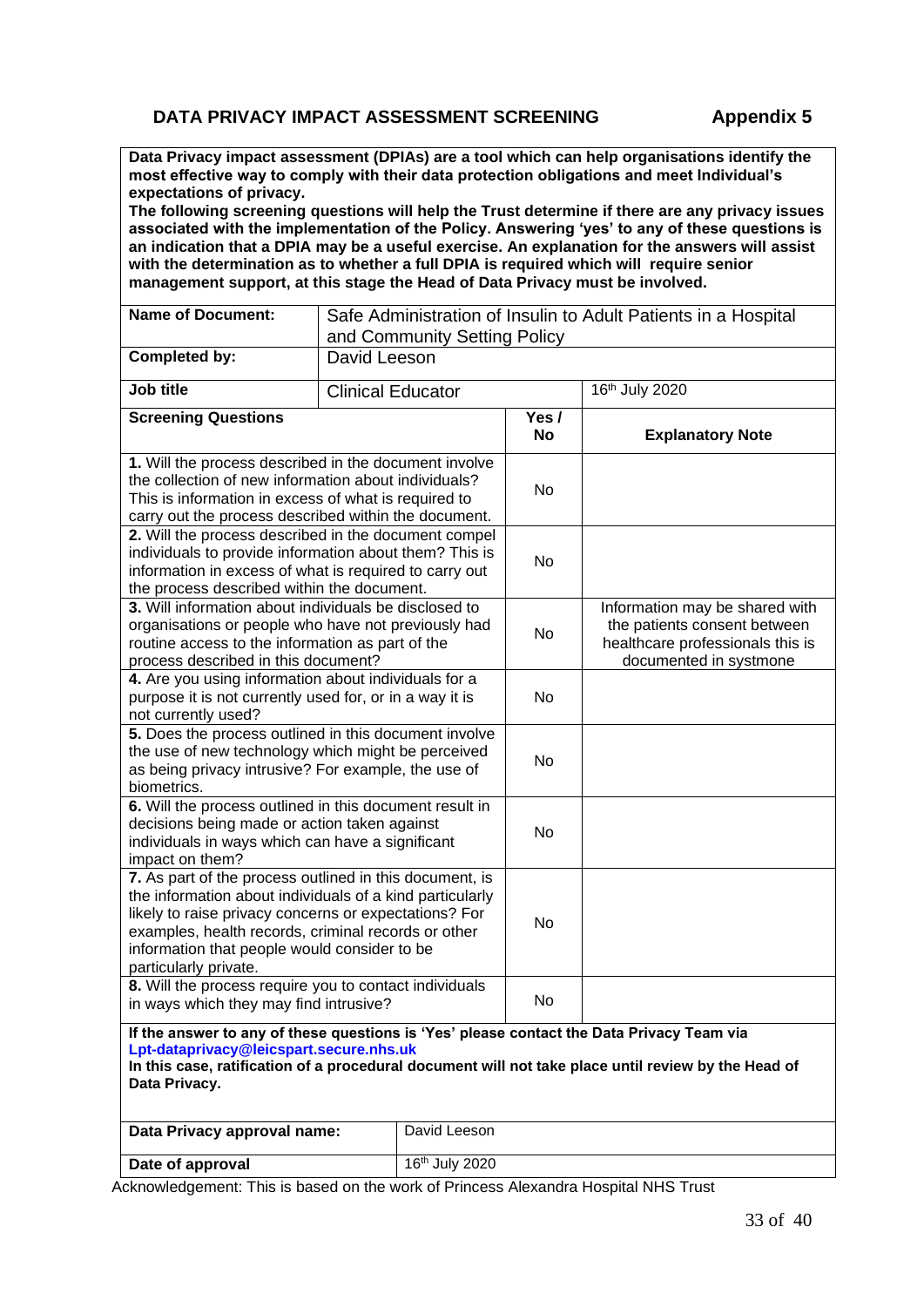#### **PROCEDURE FOR TAKING A CAPILLARY BLOOD GLUCOSE READING**

#### **Equipment**

- Hand hygiene facilities
- Blood glucose meter issued via LPT
- Test strips
- Single use retractable safety lancet
- Sharps container
- Cotton wool/ gauze swabs
- Gloves and apron
- Patient record

| <b>Procedure</b>                                           | <b>Rationale</b>                             |
|------------------------------------------------------------|----------------------------------------------|
| Identify patient, obtain consent and cooperation.          | To ensure correct identity, gain informed    |
|                                                            | consent and understanding.                   |
| Wash and dry your hands, apply gloves and apron            | To maintain hand hygiene and prevent cross   |
|                                                            | infection                                    |
| Ensure that patient has washed in warm water, rinsed       | Warming fingers can increase blood flow and  |
| and dried their hands                                      | many household products can affect blood     |
|                                                            | glucose readings                             |
| Remove testing strip from the pot and replace lid          | To prevent deterioration of remaining strips |
| immediately                                                |                                              |
| Insert strip into meter and ensure meter code              | To ensure compatibility of strips and meter  |
| Use a single use retractable safety lancing device and     | Less painful and prevents damage to nerve    |
| puncture finger on the side of the fingertip (outer        | endings in fingertips                        |
| aspect)                                                    |                                              |
| Gently squeeze or massage fingertip to get a round         | To ensure correct sample size obtained       |
| drop of blood. If the blood smears do not use this         |                                              |
| sample. Dry the area and gently squeeze another            |                                              |
| drop of blood, if still not effective, puncture a new site |                                              |
| with a new lancet                                          |                                              |
| Apply sample as per manufacturer's instructions            | To ensure accuracy of reading                |
| Press cotton wool or gauze to puncture site                | To stop blood flow from finger               |
| Read result and take action if outside target range        | To ensure prompt treatment of hypo and       |
|                                                            | hyperglycaemia                               |
| Record results in patient records Systmone and             | Good record keeping and to ensure an audit   |
| patient's blood glucose monitoring diary.                  | trail                                        |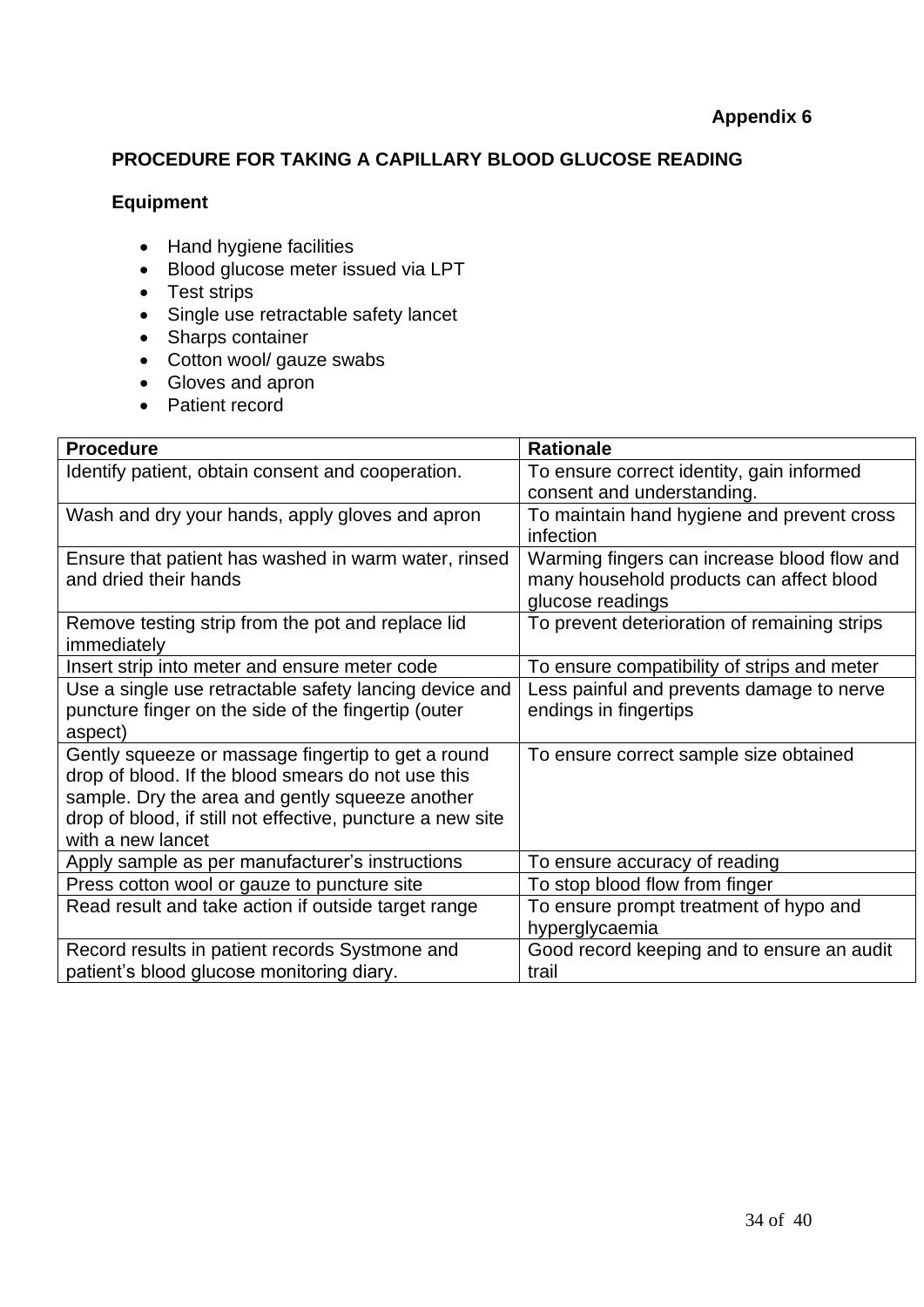

LPT Policy for Safe Administration of Insulin v. 15 (last updated May 2022)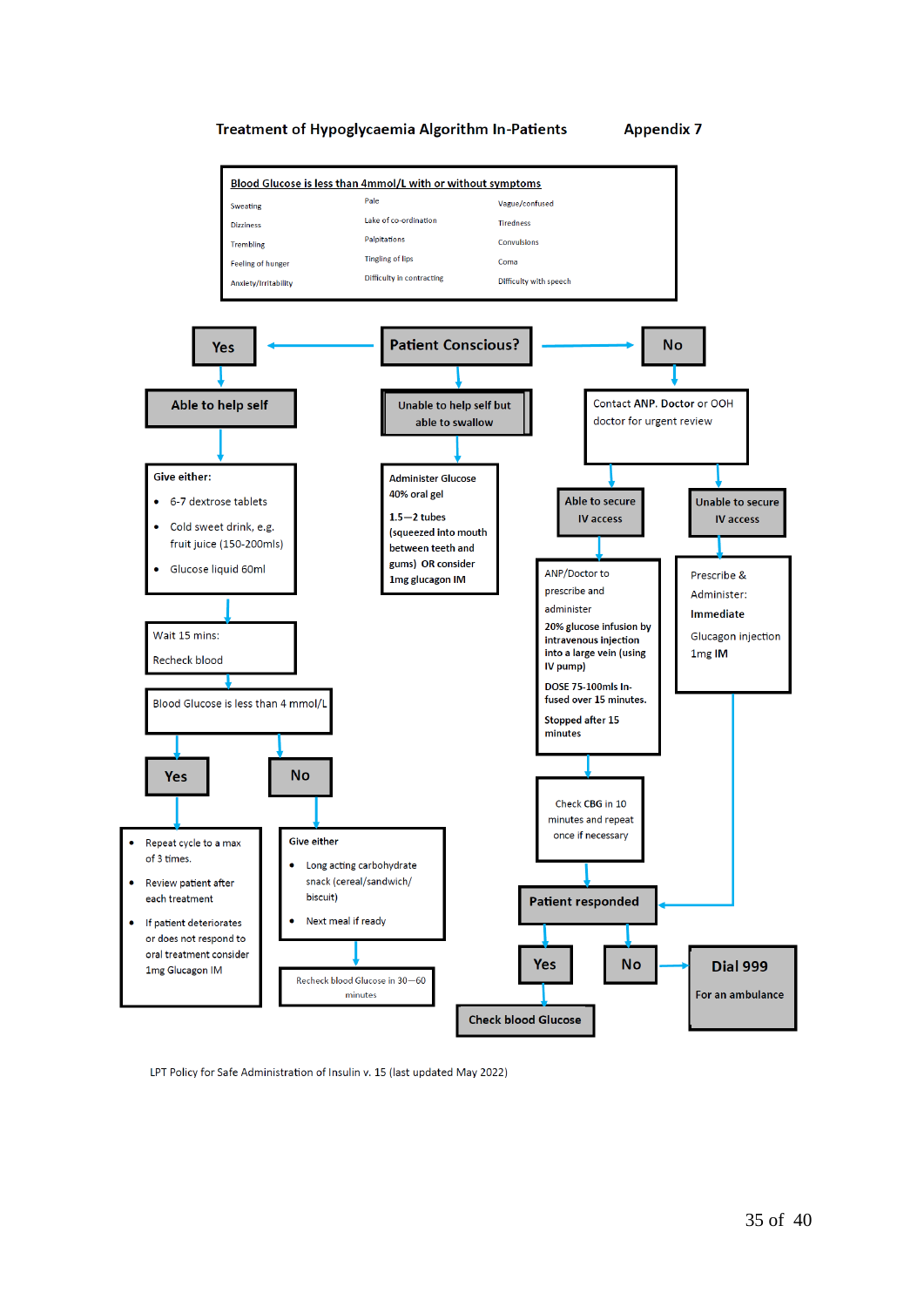

**sulphonylurea doses.**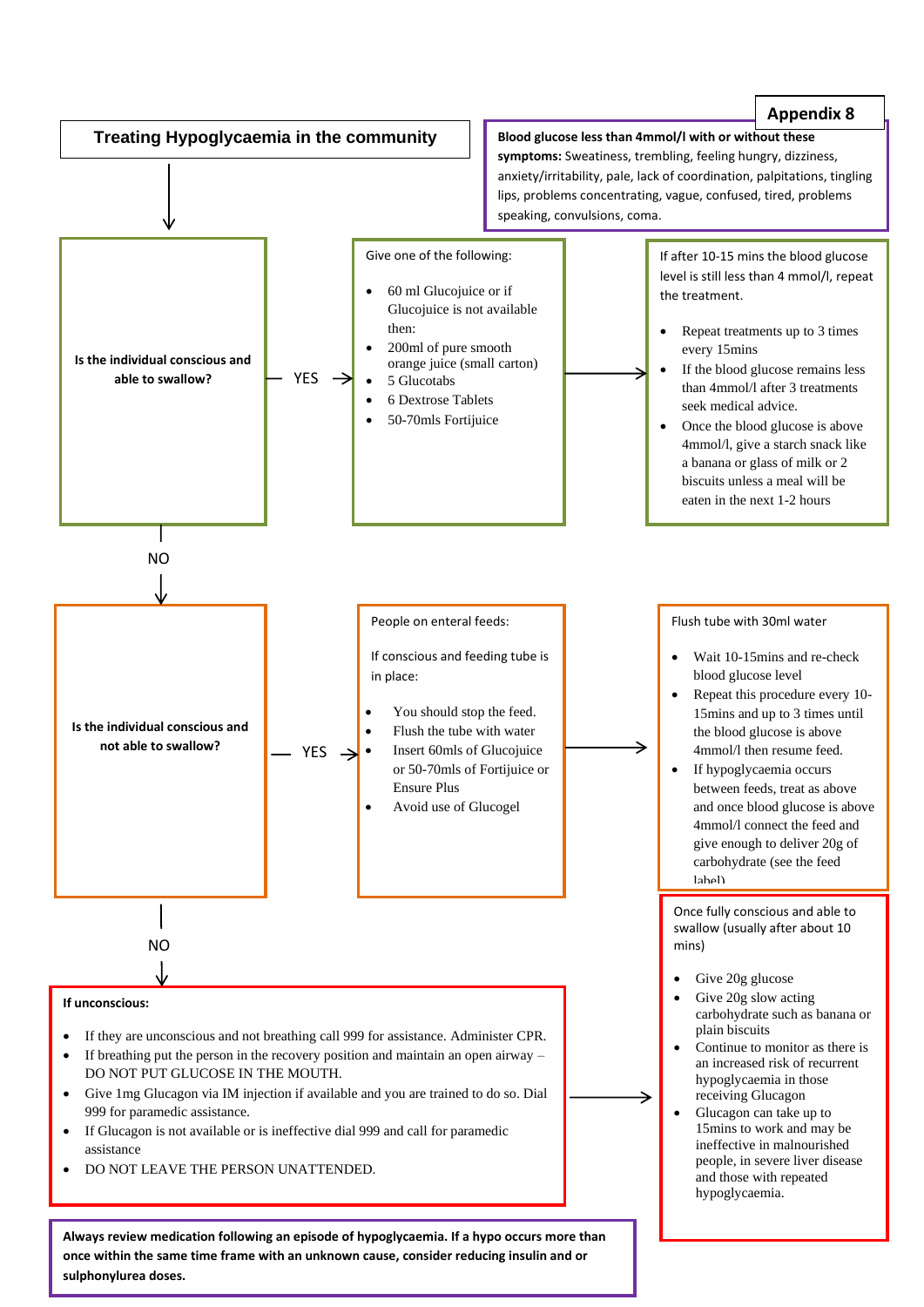#### **How to administer a Glucagon injection:**

#### **You should not administer glucagon unless you are competent to do so**

- Wash your hands and check the expiry date on the glucagon kit. Open the box.
- Flip off the seal covering the top of the vial containing glucagon powder.
- Remove the cover from the needle of the syringe containing water.

• Insert the needle into the rubber stopper of the vial. Inject the water into the vial by depressing the plunger of the syringe.

• Remove the syringe and dissolve the powder in the water by gently shaking the vial. The solution should be clear with no residual particles of powder in the vial.

• Insert the needle back into the vial through the rubber stopper. Turn the vial upside down (so the fluid fills the neck of the vial). Pull down the plunger slowly to withdraw the fluid into the syringe.

• Remove the needle from the vial. Hold the syringe with the needle pointing upwards. Tap lightly to move any air bubbles to the top. Carefully push the plunger up until the air bubbles have been dispelled.

• Inject into muscle in the top of the arm or the outer upper quadrant of the buttock or thigh.

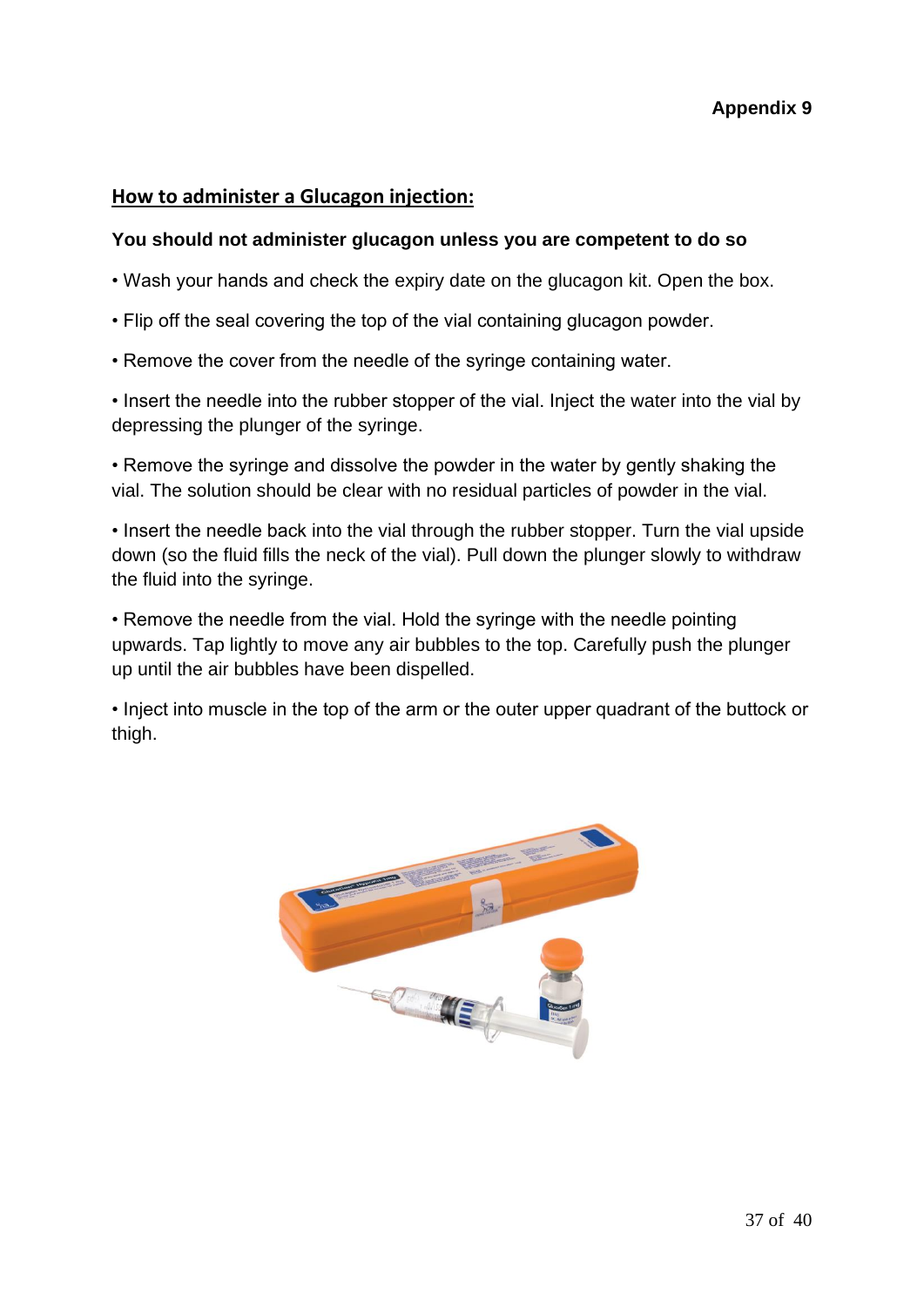#### **U500 Insulin Humulin R**

#### **Important Information –please read**

This insulin is sometimes used in people who are insulin resistant and require the equivalent or more than 300units of U100 strength insulin per day.

This product is not licensed in the UK and is not in the BNF and therefore prescribers, pharmacists and nurses may be unfamiliar with it. It is supplied on a named basis ONLY.

The product is

- Soluble
- Five times (5x) more concentrated than U100 Insulin
- Is normally injected three times a day before meals
- Can be used in an insulin pump

#### Prescribing

- Prescribe in 'marks' not units
- '1 mark' is a mark on a 0.3ml or 0.5ml insulin syringe
- '1 mark' is 0.01ml, hence 1 mark of U500 insulin is 5 units
- DO NOT USE 1ml INSULIN SYRINGES as markings are different
- The most common prescriber error is to prescribe units instead of marks
- Example prescription correctly written in marks  $-$  U500, 20 marks TDS this is equivalent to 100units TDS (this would be a large volume of standard insulin, hence use of U500 insulin)
- Example prescription incorrectly written in units–  $U500$ , 20 units tds this is equivalent to 0.2ml of U100 (standard insulin should be used-is the use of U500 needed?)

For patients admitted on U500 please ensure

- This product is used in patients who require large volumes of standard insulin
- Dose is confirmed with the patient and specialist diabetic nurse and physician.
- Prescription is in marks not units
- Confirm with patient or carer which syringe is being used and how they measure dose
- A 0.3ml or 0.5ml insulin syringe is used
- Do not use a 1ml insulin syringe for administration
- Contact specialist diabetes nurses for further advice

Robyn McAskill : Pharmacy Clinical Services Manager

6.2.14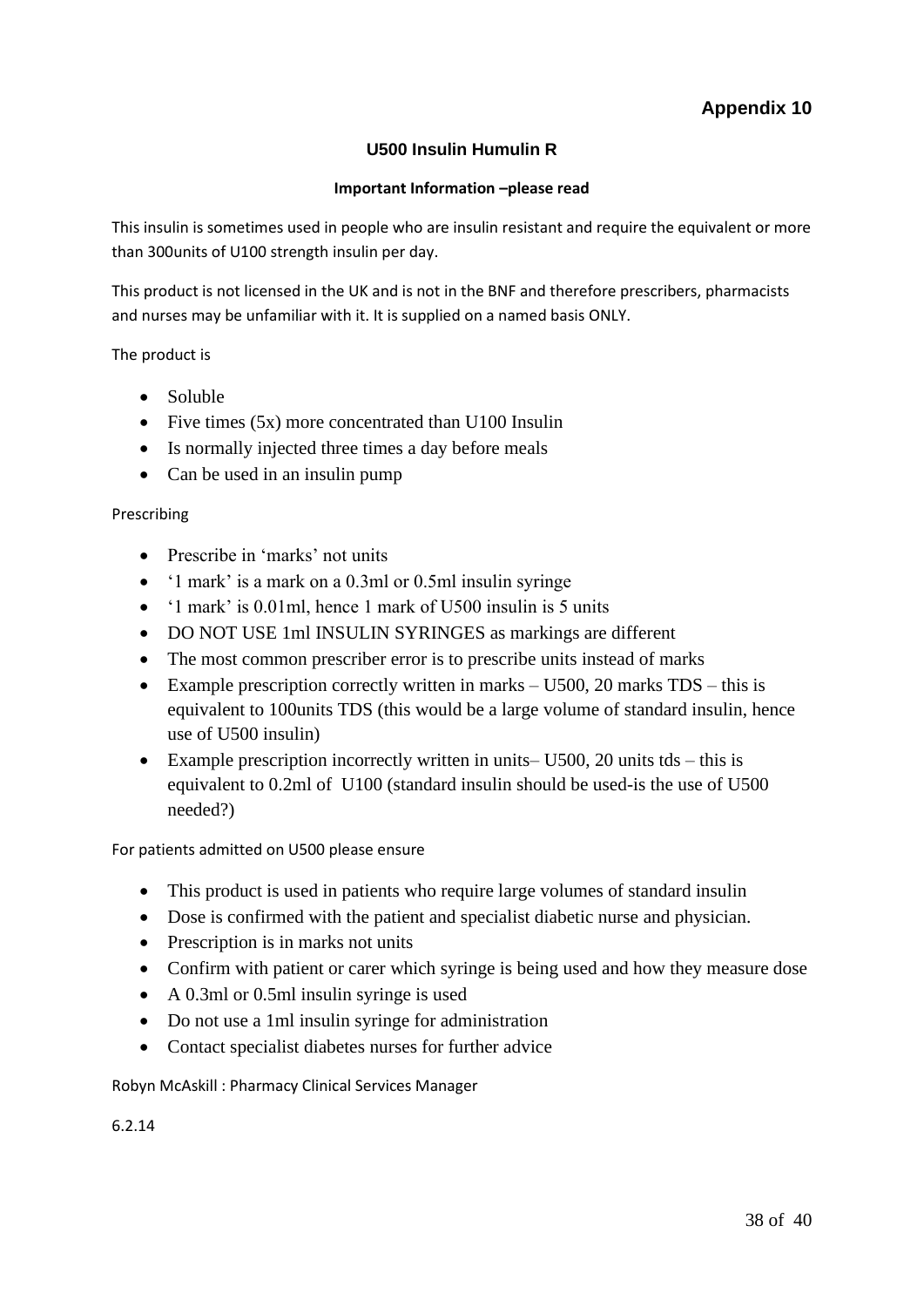#### **Appendix 11**

#### **Standard Operating Procedure Flowchart**

#### **Healthcare Support Workers (band 3) Community to give Insulin Injections. October 2019**

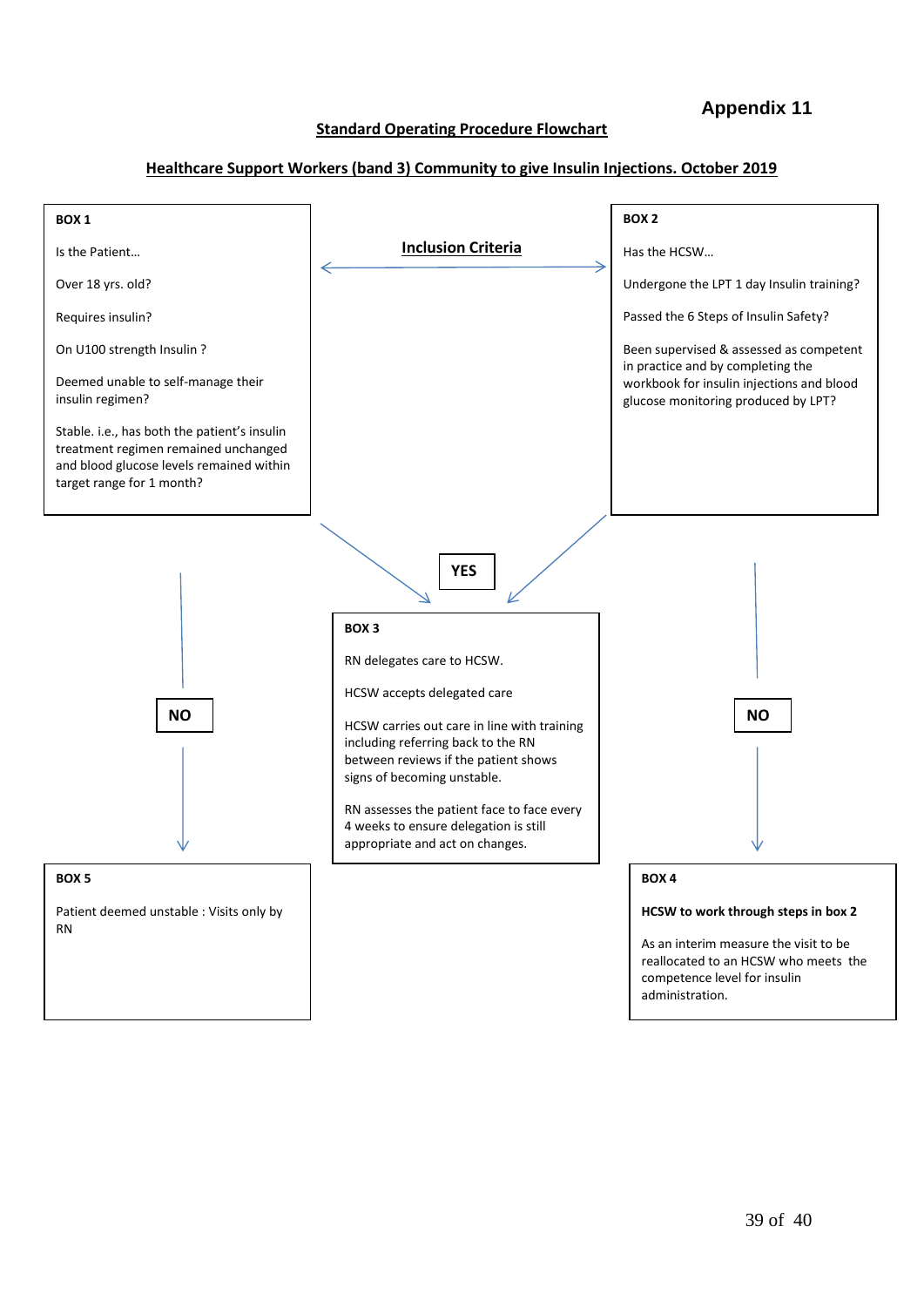#### **Appendix 12**